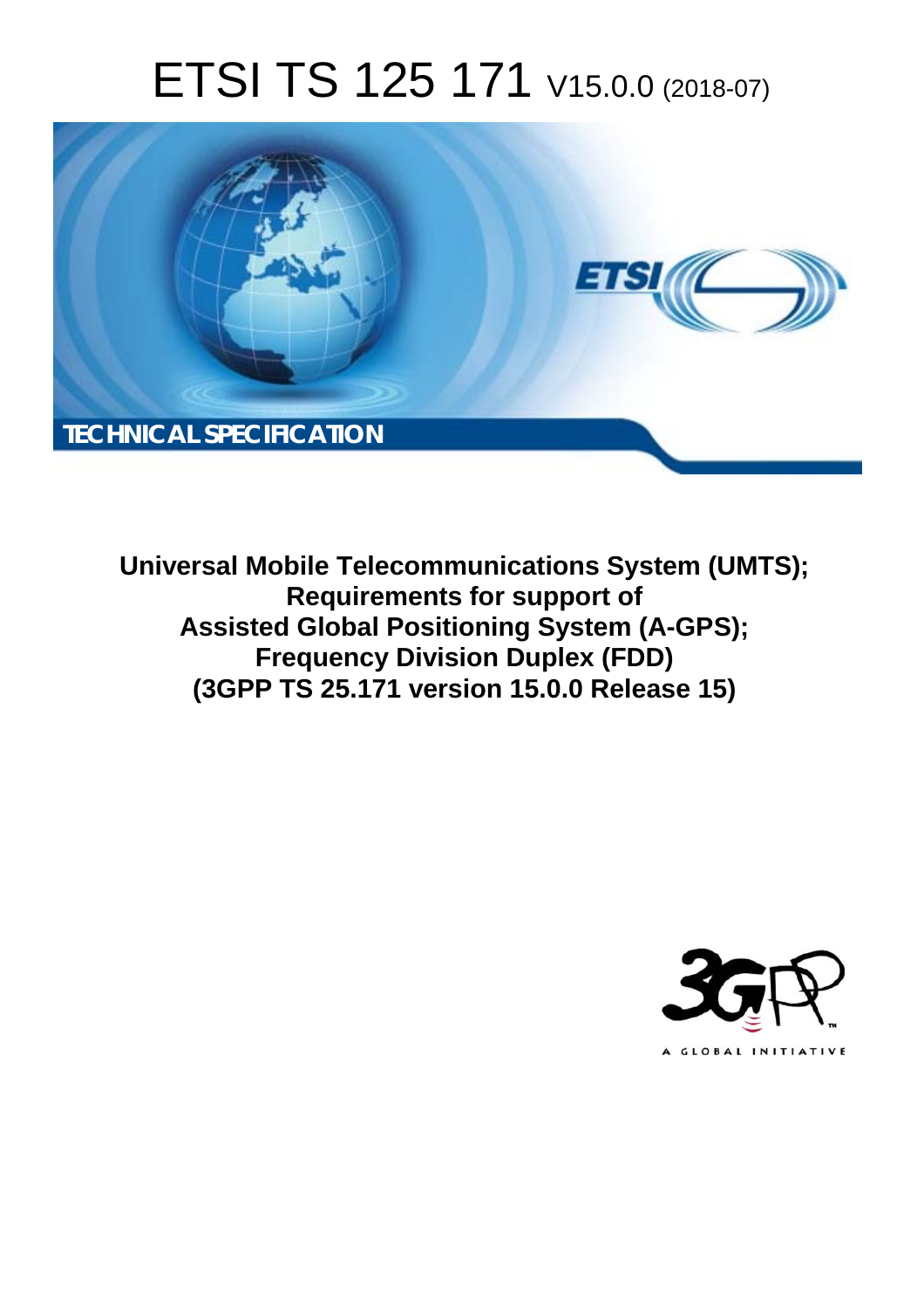Reference

RTS/TSGR-0425171vf00

Keywords UMTS

#### *ETSI*

#### 650 Route des Lucioles F-06921 Sophia Antipolis Cedex - FRANCE

Tel.: +33 4 92 94 42 00 Fax: +33 4 93 65 47 16

Siret N° 348 623 562 00017 - NAF 742 C Association à but non lucratif enregistrée à la Sous-Préfecture de Grasse (06) N° 7803/88

#### *Important notice*

The present document can be downloaded from: <http://www.etsi.org/standards-search>

The present document may be made available in electronic versions and/or in print. The content of any electronic and/or print versions of the present document shall not be modified without the prior written authorization of ETSI. In case of any existing or perceived difference in contents between such versions and/or in print, the only prevailing document is the print of the Portable Document Format (PDF) version kept on a specific network drive within ETSI Secretariat.

Users of the present document should be aware that the document may be subject to revision or change of status. Information on the current status of this and other ETSI documents is available at <https://portal.etsi.org/TB/ETSIDeliverableStatus.aspx>

If you find errors in the present document, please send your comment to one of the following services: <https://portal.etsi.org/People/CommiteeSupportStaff.aspx>

#### *Copyright Notification*

No part may be reproduced or utilized in any form or by any means, electronic or mechanical, including photocopying and microfilm except as authorized by written permission of ETSI. The content of the PDF version shall not be modified without the written authorization of ETSI. The copyright and the foregoing restriction extend to reproduction in all media.

> © ETSI 2018. All rights reserved.

**DECT**TM, **PLUGTESTS**TM, **UMTS**TM and the ETSI logo are trademarks of ETSI registered for the benefit of its Members. **3GPP**TM and **LTE**TM are trademarks of ETSI registered for the benefit of its Members and of the 3GPP Organizational Partners. **oneM2M** logo is protected for the benefit of its Members.

**GSM**® and the GSM logo are trademarks registered and owned by the GSM Association.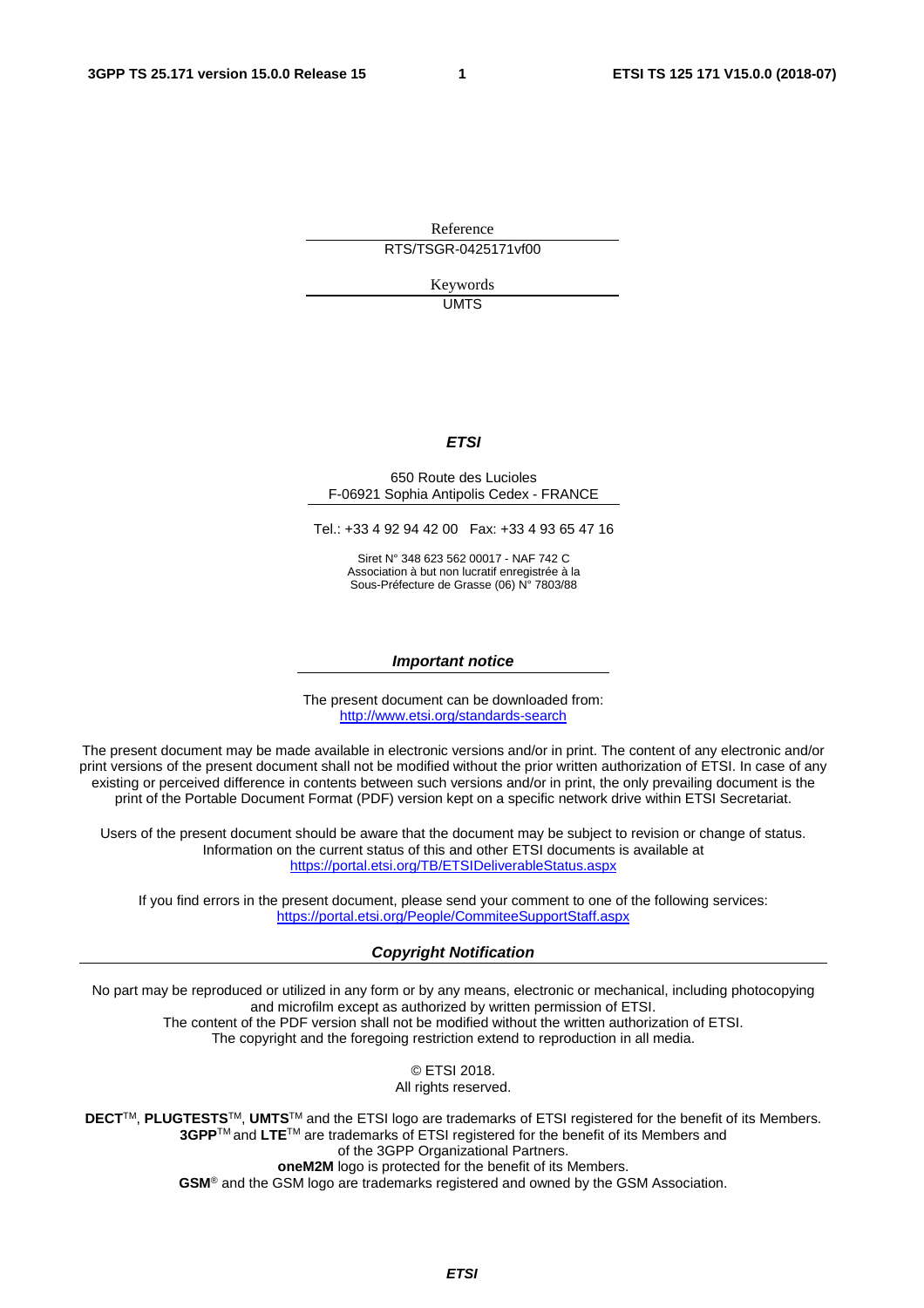### Intellectual Property Rights

#### Essential patents

IPRs essential or potentially essential to normative deliverables may have been declared to ETSI. The information pertaining to these essential IPRs, if any, is publicly available for **ETSI members and non-members**, and can be found in ETSI SR 000 314: *"Intellectual Property Rights (IPRs); Essential, or potentially Essential, IPRs notified to ETSI in respect of ETSI standards"*, which is available from the ETSI Secretariat. Latest updates are available on the ETSI Web server ([https://ipr.etsi.org/\)](https://ipr.etsi.org/).

Pursuant to the ETSI IPR Policy, no investigation, including IPR searches, has been carried out by ETSI. No guarantee can be given as to the existence of other IPRs not referenced in ETSI SR 000 314 (or the updates on the ETSI Web server) which are, or may be, or may become, essential to the present document.

#### **Trademarks**

The present document may include trademarks and/or tradenames which are asserted and/or registered by their owners. ETSI claims no ownership of these except for any which are indicated as being the property of ETSI, and conveys no right to use or reproduce any trademark and/or tradename. Mention of those trademarks in the present document does not constitute an endorsement by ETSI of products, services or organizations associated with those trademarks.

### Foreword

This Technical Specification (TS) has been produced by ETSI 3rd Generation Partnership Project (3GPP).

The present document may refer to technical specifications or reports using their 3GPP identities, UMTS identities or GSM identities. These should be interpreted as being references to the corresponding ETSI deliverables.

The cross reference between GSM, UMTS, 3GPP and ETSI identities can be found under [http://webapp.etsi.org/key/queryform.asp.](http://webapp.etsi.org/key/queryform.asp)

### Modal verbs terminology

In the present document "**shall**", "**shall not**", "**should**", "**should not**", "**may**", "**need not**", "**will**", "**will not**", "**can**" and "**cannot**" are to be interpreted as described in clause 3.2 of the [ETSI Drafting Rules](https://portal.etsi.org/Services/editHelp!/Howtostart/ETSIDraftingRules.aspx) (Verbal forms for the expression of provisions).

"**must**" and "**must not**" are **NOT** allowed in ETSI deliverables except when used in direct citation.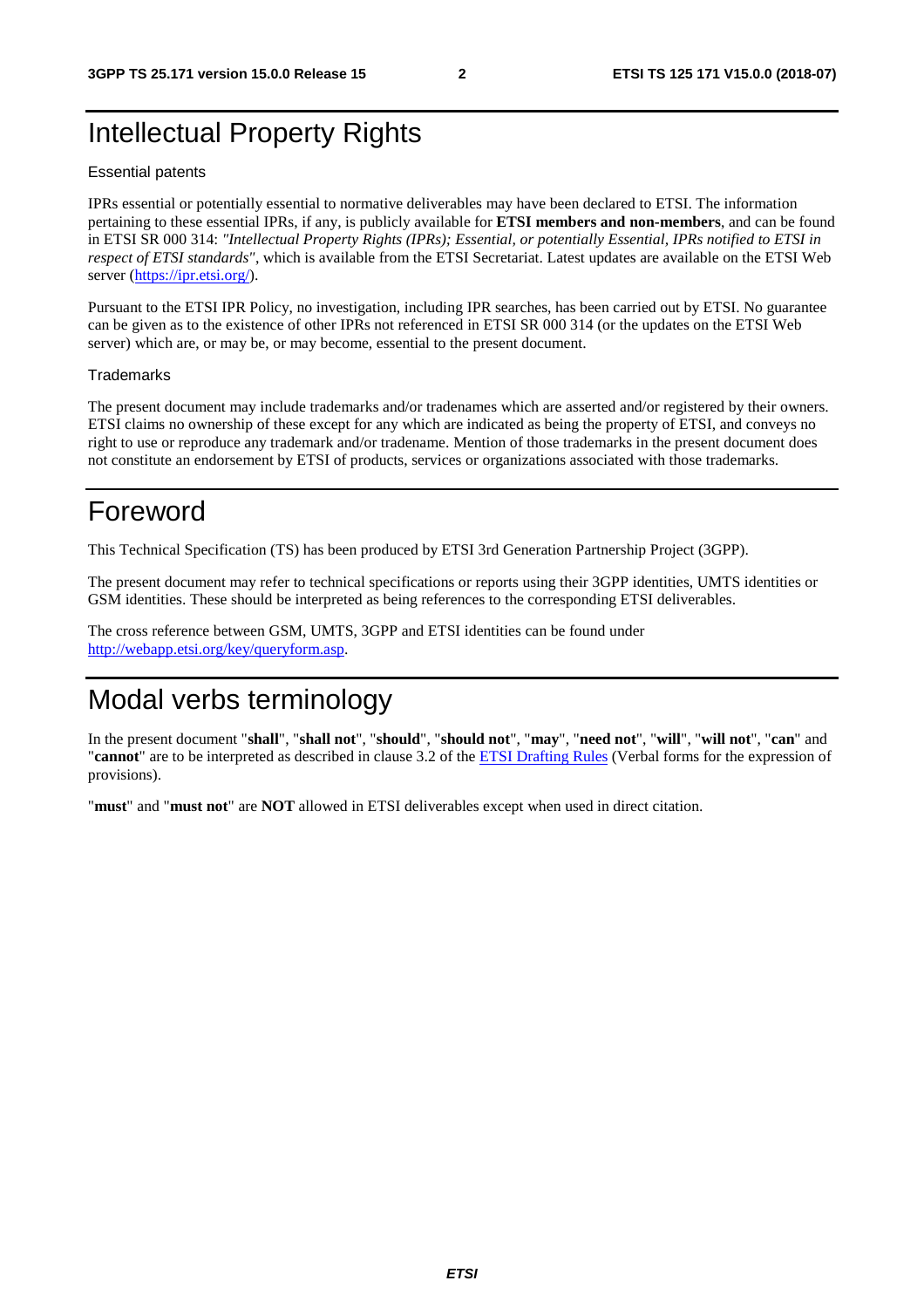ETSI TS 125 171 V15.0.0 (2018-07)

## Contents

| 1              |                             |  |
|----------------|-----------------------------|--|
| 2              |                             |  |
| 3              |                             |  |
| 3.1            |                             |  |
| 3.2            |                             |  |
| 3.3            |                             |  |
| 3.4            |                             |  |
| $\overline{4}$ |                             |  |
| 4.1            |                             |  |
| 4.2            |                             |  |
| 4.2.1          |                             |  |
| 4.2.2          |                             |  |
| 4.3            |                             |  |
| 4.4            |                             |  |
| 4.4.1          |                             |  |
| 4.5            |                             |  |
| 4.6            |                             |  |
|                |                             |  |
| 5              |                             |  |
| 5.1            |                             |  |
| 5.1.1          |                             |  |
| 5.1.1.1        |                             |  |
| 5.1.2          |                             |  |
| 5.1.2.1        |                             |  |
| 5.2            |                             |  |
| 5.2.1          |                             |  |
| 5.3            |                             |  |
| 5.3.1          |                             |  |
| 5.4            |                             |  |
| 5.4.1          |                             |  |
| 5.5            |                             |  |
| 5.5.1          |                             |  |
|                |                             |  |
|                | <b>Annex A (normative):</b> |  |
| A.1            |                             |  |
| A.2            |                             |  |
|                |                             |  |
|                | <b>Annex B</b> (normative): |  |
| B.1            |                             |  |
| B.1.1          |                             |  |
| <b>B.1.2</b>   |                             |  |
| B.1.3          |                             |  |
| B.1.4          |                             |  |
| <b>B.1.5</b>   |                             |  |
| B.1.6          |                             |  |
| <b>B.1.7</b>   |                             |  |
| <b>B.1.8</b>   |                             |  |
| <b>B.1.9</b>   |                             |  |
| <b>B.1.10</b>  |                             |  |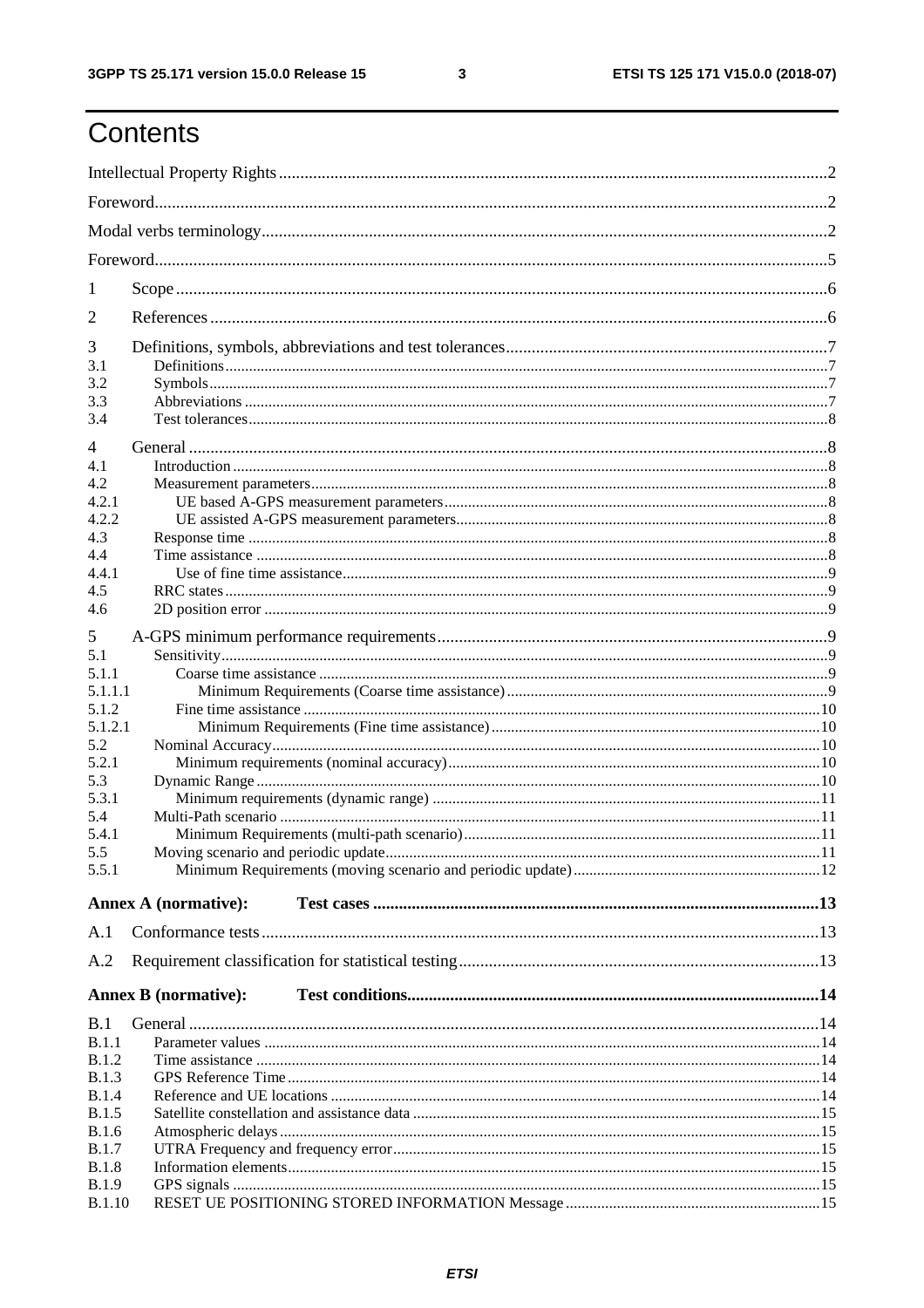$\overline{\mathbf{4}}$ 

|                                | <b>Annex C</b> (normative): |                                                                                             |  |
|--------------------------------|-----------------------------|---------------------------------------------------------------------------------------------|--|
| C.1                            |                             |                                                                                             |  |
| C.2<br>C.2.1<br>C.2.2          |                             |                                                                                             |  |
|                                | <b>Annex D</b> (normative): |                                                                                             |  |
| D.1                            |                             |                                                                                             |  |
| D.2<br>D.2.1<br>D.2.2<br>D.2.3 |                             | UE Based GPS Message Sequence Normal for moving scenario and periodic update test case 19   |  |
| D.3<br>D.3.1<br>D.3.2          |                             | UE assisted A-GPS Measurement Sequence for moving scenario and periodic update test case 22 |  |
|                                | <b>Annex E</b> (normative): |                                                                                             |  |
| E.1                            |                             |                                                                                             |  |
| E.2                            |                             |                                                                                             |  |
| E.3                            |                             |                                                                                             |  |
|                                | <b>Annex F</b> (normative): | Converting UE-assisted measurement reports into position estimates26                        |  |
| F.1                            |                             |                                                                                             |  |
| F <sub>.2</sub>                |                             |                                                                                             |  |
| F.3                            |                             |                                                                                             |  |
|                                |                             |                                                                                             |  |
|                                |                             |                                                                                             |  |
|                                |                             |                                                                                             |  |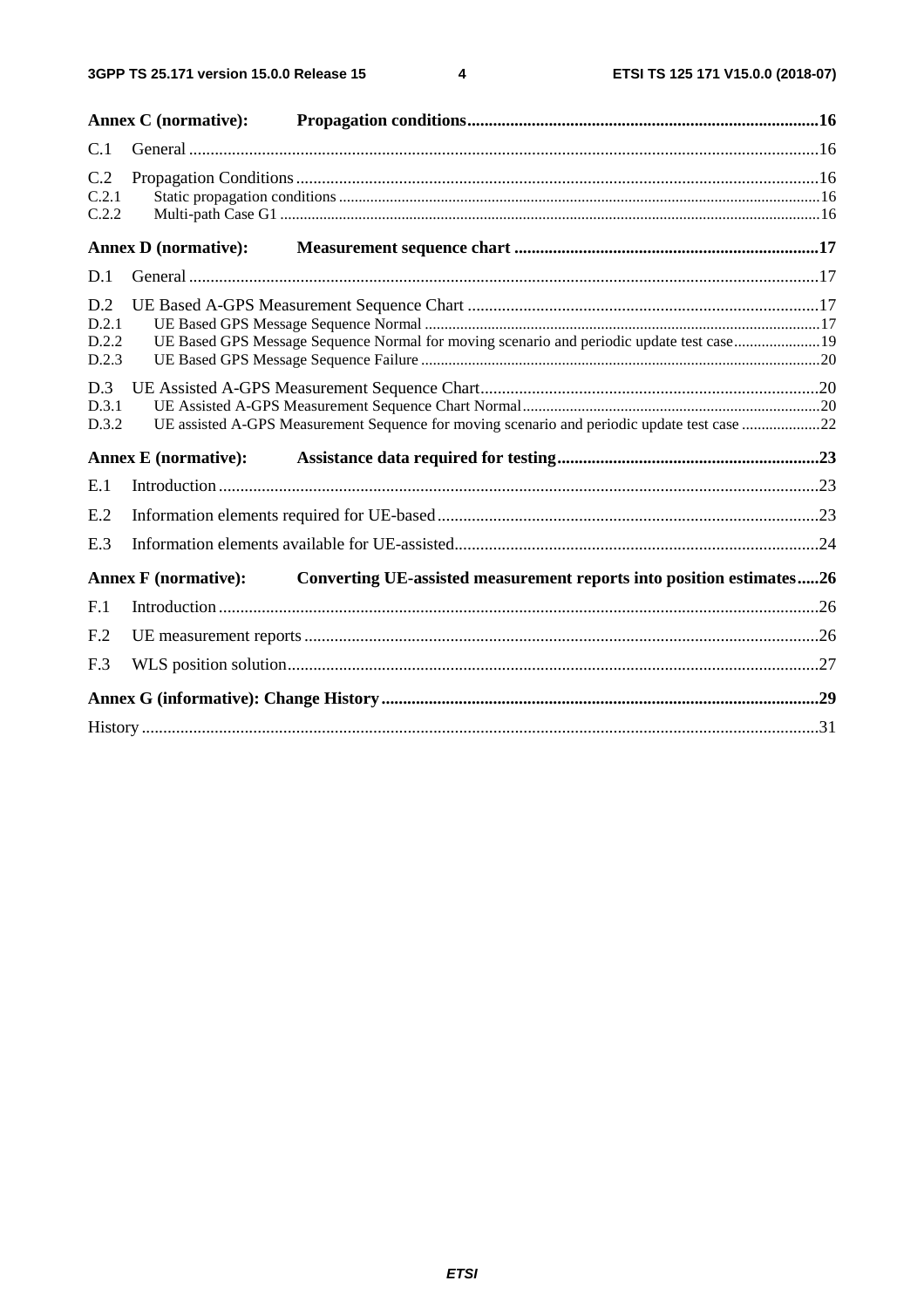## Foreword

This Technical Specification has been produced by the 3rd Generation Partnership Project (3GPP).

The contents of the present document are subject to continuing work within the TSG and may change following formal TSG approval. Should the TSG modify the contents of the present document, it will be re-released by the TSG with an identifying change of release date and an increase in version number as follows:

Version x.y.z

where:

- x the first digit:
	- 1 presented to TSG for information;
	- 2 presented to TSG for approval;
	- 3 or greater indicates TSG approved document under change control.
- y the second digit is incremented for all changes of substance, i.e. technical enhancements, corrections, updates, etc.
- z the third digit is incremented when editorial only changes have been incorporated in the document.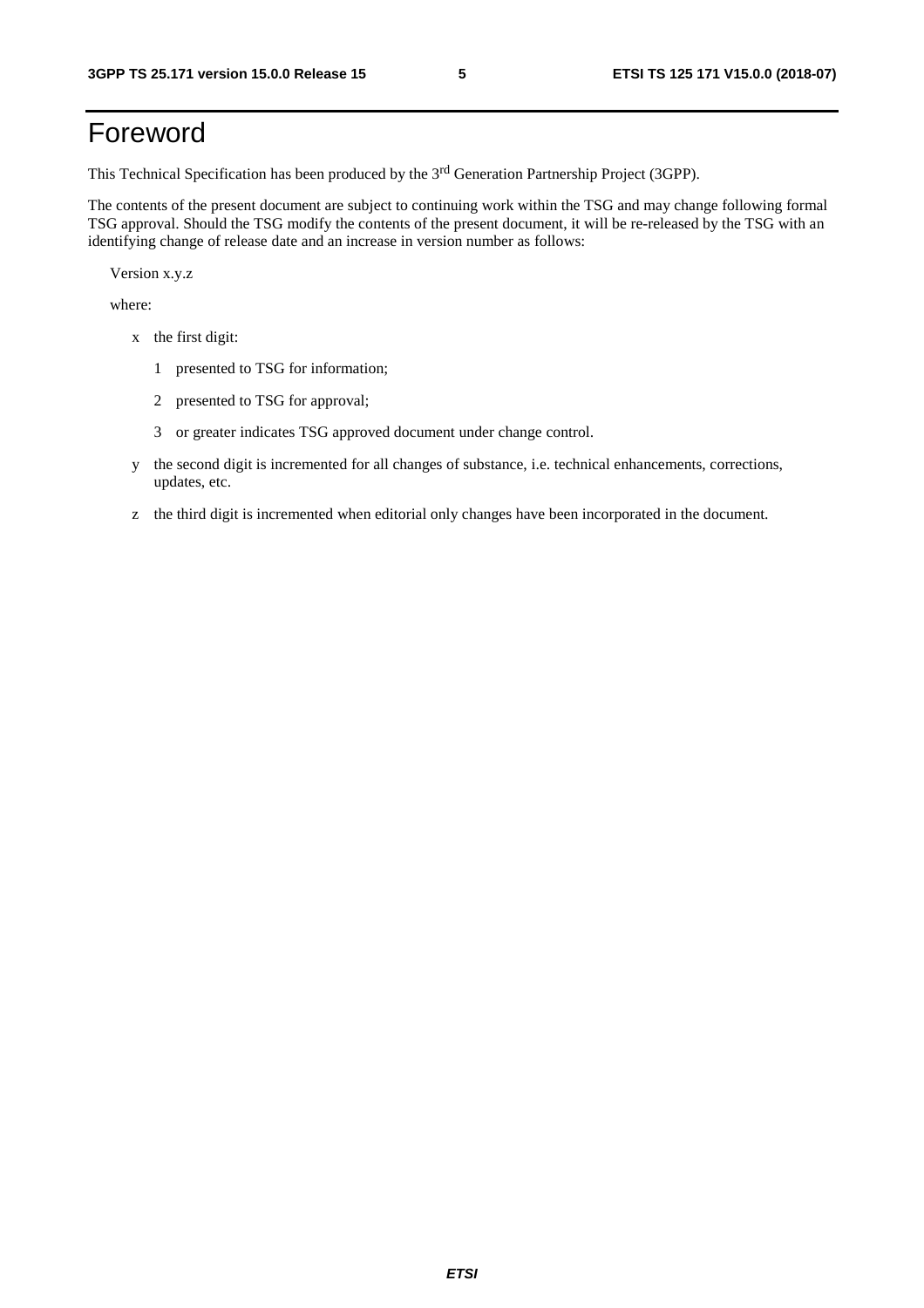### 1 Scope

The present document establishes the minimum performance requirements for A-GPS for FDD mode of UTRA for the User Equipment (UE).

## 2 References

The following documents contain provisions which, through reference in this text, constitute provisions of the present document.

- References are either specific (identified by date of publication, edition number, version number, etc.) or non-specific.
- For a specific reference, subsequent revisions do not apply.
- For a non-specific reference, the latest version applies. In the case of a reference to a 3GPP document (including a GSM document), a non-specific reference implicitly refers to the latest version of that document *in the same Release as the present document*.
- [1] 3GPP TS 25.101: "User Equipment (UE) radio transmission and reception (FDD)".
- [2] 3GPP TS 25.104: "Base Station (BS) radio transmission and reception (FDD)".
- [3] 3GPP TS 34.171: "Terminal Conformance Specification, Assisted Global Positioning System (A-GPS) (FDD)".
- [4] 3GPP TS 25.331: "Radio Resource Control (RRC) protocol specification".
- [5] 3GPP TS 25.302: "Services provided by the physical layer".
- [6] 3GPP TS 25.215: "Physical layer; Measurements (FDD)".
- [7] ETSI TR 102 273-1-2: "Electromagnetic compatibility and Radio spectrum Matters (ERM); Improvement on Radiated Methods of Measurement (using test site) and evaluation of the corresponding measurement uncertainties; Part 1: Uncertainties in the measurement of mobile radio equipment characteristics; Sub-part 2: Examples and annexes".
- [8] Navstar GPS Space Segment/Navigation User Interfaces, ICD-GPS 200, Rev. C.
- [9] P. Axelrad, R.G. Brown, "GPS Navigation Algorithms", in Chapter 9 of "Global Positioning System: Theory and Applications", Volume 1, B.W. Parkinson, J.J. Spilker (Ed.), Am. Inst. of Aeronautics and Astronautics Inc., 1996.
- [10] S.K. Gupta, "Test and Evaluation Procedures for the GPS User Equipment", ION-GPS Red Book, Volume 1, p. 119.
- [11] 3GPP TS 34.109: "Special conformance testing functions"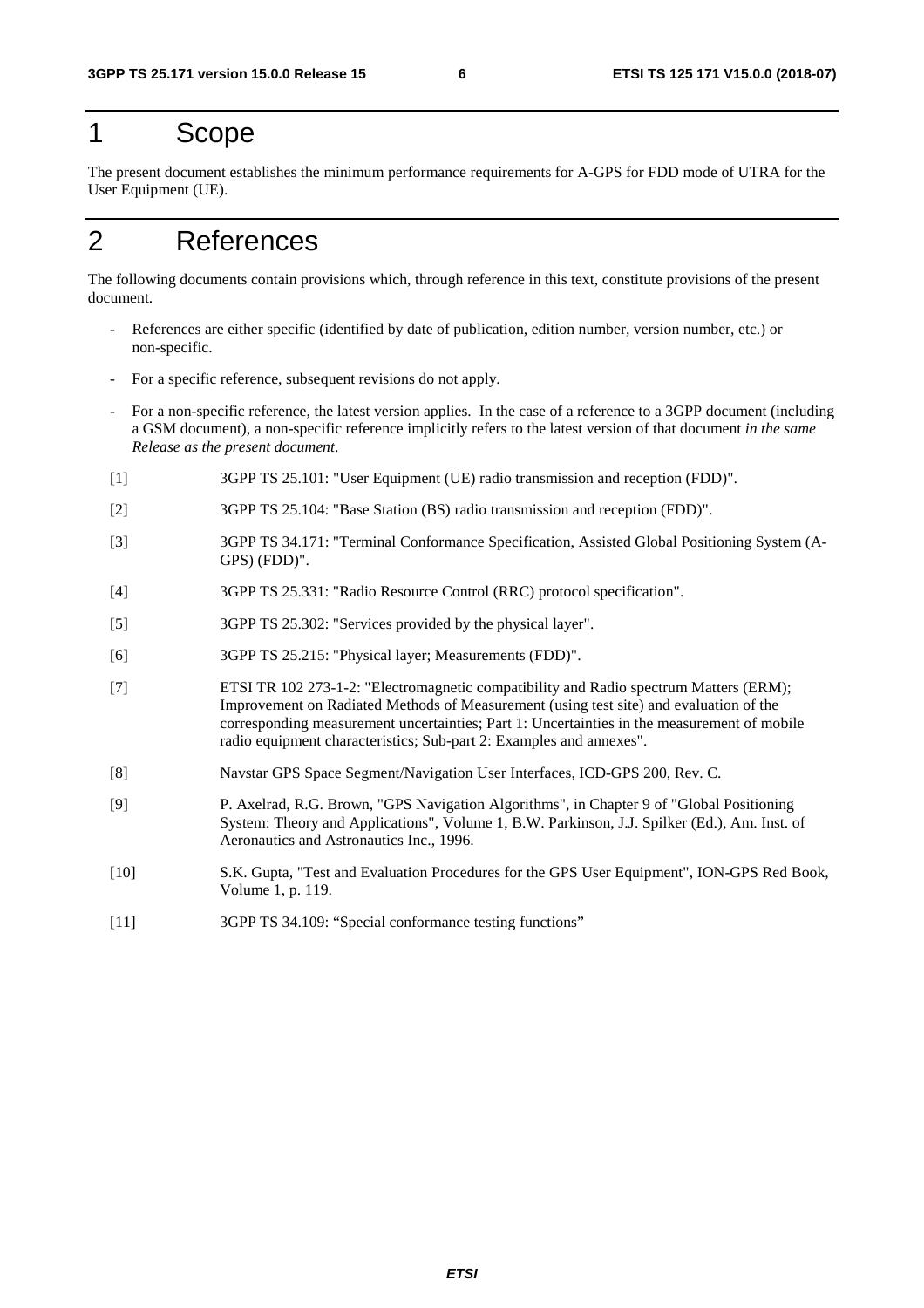## 3 Definitions, symbols, abbreviations and test tolerances

### 3.1 Definitions

For the purposes of the present document, the terms and definitions given in 3GPP TS 25.101 [1], 3GPP TS 25.104 [2] and the following apply:

**Horizontal Dilution Of Precision (HDOP):** measure of position determination accuracy that is a function of the geometrical layout of the satellites used for the fix, relative to the receiver antenna

**Node B:** logical node responsible for radio transmission / reception in one or more cells to/from the User Equipment. Terminates the Iub interface towards the RNC

**L1:** L band GPS transmission frequency of 1575.42 MHz

### 3.2 Symbols

Void

### 3.3 Abbreviations

For the purposes of the present document, the following abbreviations apply:

| A-GPS        | Assisted - Global Positioning System                      |
|--------------|-----------------------------------------------------------|
| AWGN         | <b>Additive White Gaussian Noise</b>                      |
| C/A          | Coarse/Acquisition                                        |
| <b>CPICH</b> | Common Pilot CHannel                                      |
| <b>DCH</b>   | <b>Dedicated CHannel</b>                                  |
| DPCH         | Dedicated Physical CHannel                                |
| DUT          | Device Under Test                                         |
| <b>ECEF</b>  | Earth Centred, Earth Fixed                                |
| FACH         | <b>Fast Access CHannel</b>                                |
| FDD          | <b>Frequency Division Duplex</b>                          |
| <b>GPS</b>   | Global Positioning System                                 |
| <b>GSS</b>   | GPS System Simulator                                      |
| <b>HDOP</b>  | Horizontal Dilution Of Precision                          |
| LOS          | Line Of Sight                                             |
| PICH         | Paging Indicator CHannel                                  |
| RRC          | Radio Resource Control                                    |
| <b>RSCP</b>  | Received Signal Code Power                                |
| <b>SFN</b>   | <b>System Frame Number</b>                                |
| <b>SMLC</b>  | <b>Standalone Mobile Location Center</b>                  |
| <b>SRNC</b>  | Serving Radio Network Controller                          |
| SS           | FDD System simulator                                      |
| TDD          | Time Division Duplex                                      |
| <b>TLM</b>   | TeLeMetry word. It contains an 8-bits preamble (10001011) |
| TOW          | Time Of Week                                              |
| TTFF         | Time To First Fix                                         |
| UE           | User Equipment                                            |
| <b>UTRA</b>  | Universal Terrestrial Radio Access                        |
| <b>UTRAN</b> | Universal Terrestrial Radio Access Network                |
| WLS          | <b>Weighted Least Square</b>                              |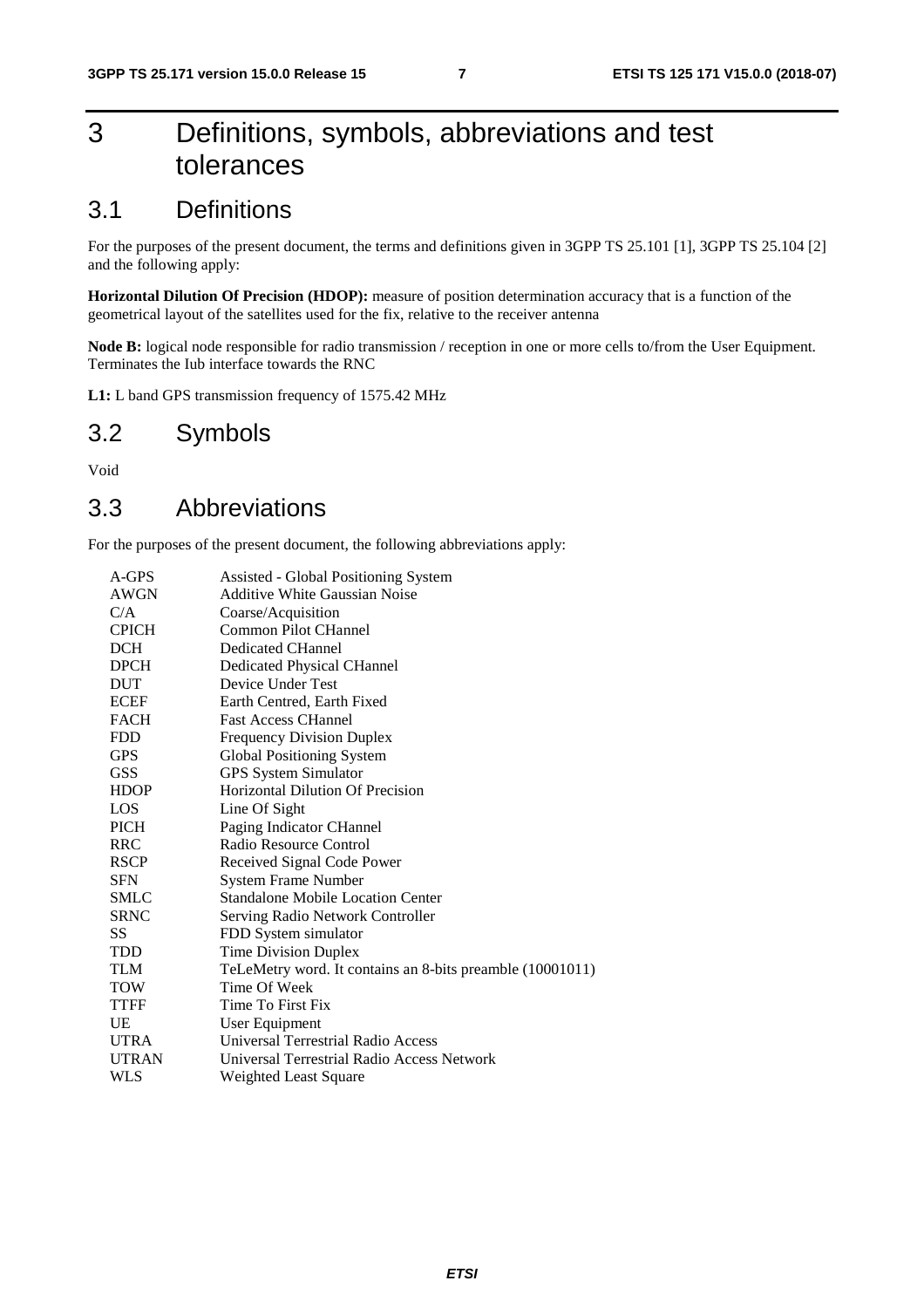### 3.4 Test tolerances

The requirements given in the present document make no allowance for measurement uncertainty. The test specification 3GPP TS 34.171 [3] defines test tolerances. These test tolerances are individually calculated for each test. The test tolerances are then added to the limits in the present document to create test limits. The measurement results are compared against the test limits as defined by the shared risk principle.

Shared Risk is defined in ETR 273-1-2 [7], subclause 6.5.

## 4 General

## 4.1 Introduction

The present document defines the minimum performance requirements for both UE based and UE assisted FDD A-GPS terminals.

### 4.2 Measurement parameters

### 4.2.1 UE based A-GPS measurement parameters

In case of UE-based A-GPS, the measurement parameters are contained in the RRC UE POSITIONING POSITION ESTIMATE INFO IE. The measurement parameter in case of UE-based A-GPS is the horizontal position estimate reported by the UE and expressed in latitude/longitude.

### 4.2.2 UE assisted A-GPS measurement parameters

In case of UE-assisted A-GPS, the measurement parameters are contained in the RRC UE POSITIONING GPS MEASURED RESULTS IE. The measurement parameters in case of UE-assisted A-GPS are the UE GPS Code Phase measurements, as specified in 3GPP TS 25.302 [5] and 3GPP TS 25.215 [6]. The UE GPS Code Phase measurements are converted into a horizontal position estimate using the procedure detailed in Annex F.

### 4.3 Response time

Max Response Time is defined as the time starting from the moment that the UE has received the final RRC measurement control message containing reporting criteria different from "No Reporting" sent before the UE sends the measurement report containing the position estimate or the GPS measured result, and ending when the UE starts sending the measurement report containing the position estimate or the GPS measured result on the Uu interface. The response times specified for all test cases are Time-to-First-Fix (TTFF) unless otherwise stated, i.e. the UE shall not re-use any information on GPS time, location or other aiding data that was previously acquired or calculated and stored internally in the UE. A dedicated test message 'RESET UE POSITIONING STORED INFORMATION' has been defined in TS 34.109 [11] clause 5.4 for the purpose of deleting this information and is detailed in subclause B.1.10.

### 4.4 Time assistance

Time assistance is the provision of GPS time to the UE from the network via RRC messages. Currently two different GPS time assistance methods can be provided by the network.

- a) Coarse time assistance is always provided by the network and provides current GPS time to the UE. The time provided is within ±2 seconds of GPS system time. This allows the GPS time to be known within one GPS navigation data sub-frame. It is signalled to the UE by means of the GPS Week and GPS TOW msec fields in the Reference Time assistance data IE.
- b) Fine time assistance is optionally provided by the network and adds the provision to the UE of the relationship between the GPS system time and the current UTRAN time. The accuracy of this relationship is ±10 μs of the actual relationship. This addresses the case when the network can provide an improved GPS time accuracy. It is signalled to the UE by means of the SFN and UTRAN GPS timing of cell frames fields in the Reference Time assistance data IE.

The time of applicability of time assistance is the beginning of the System Frame of the message containing the GPS Reference time.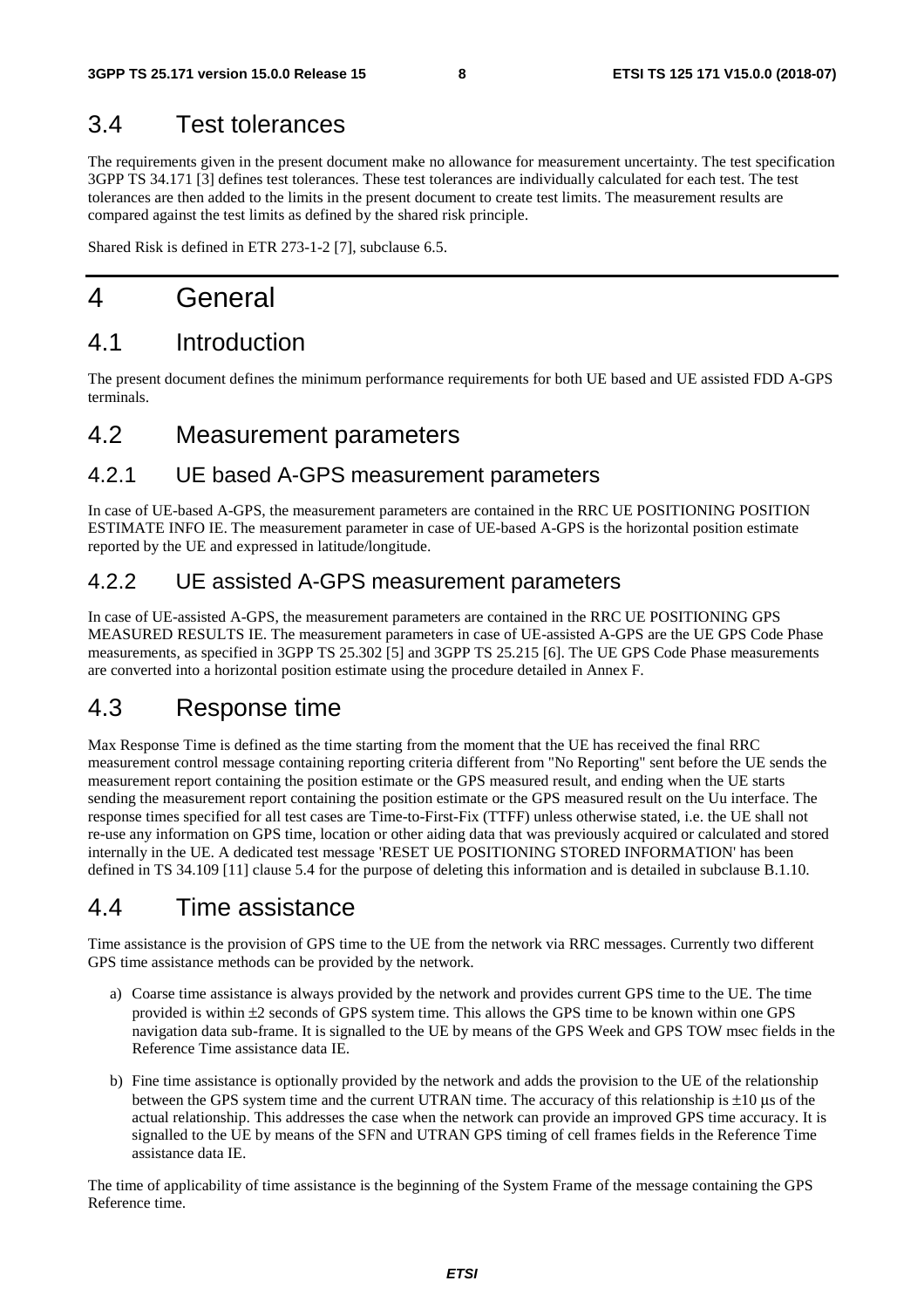### 4.4.1 Use of fine time assistance

The use of fine time assistance to improve the GPS performance of the UE is optional for the UE, even when fine time assistance is signalled by the network. Thus, there are a set minimum performance requirements defined for all UEs and additional minimum performance requirements that are valid for fine time assistance capable UEs only. These requirements are specified in subclause 5.1.2.

### 4.5 RRC states

The minimum A-GPS performance requirements are specified in clause 5 for different RRC states that include Cell\_DCH and Cell\_FACH. Cell\_PCH and URA\_PCH states are for further study. The test and verification procedures are separately defined in annex B.

### 4.6 2D position error

The 2D position error is defined by the horizontal difference in meters between the ellipsoid point reported or calculated from the UE Measurement Report and the actual position of the UE in the test case considered.

## 5 A-GPS minimum performance requirements

The A-GPS minimum performance requirements are defined by assuming that all relevant and valid assistance data is received by the UE in order to perform GPS measurements and/or position calculation. This clause does not include nor consider delays occurring in the various signalling interfaces of the network.

In the following subclauses the minimum performance requirements are based on availability of the assistance data information and messages defined in annexes D and E.

The requirements in CELL\_PCH and URA\_PCH states are for further study.

### 5.1 Sensitivity

A sensitivity requirement is essential for verifying the performance of A-GPS receiver in weak satellite signal conditions. In order to test the most stringent signal levels for the satellites the sensitivity test case is performed in AWGN channel. This test case verifies the performance of the first position estimate, when the UE is provided with only coarse time assistance and when it is additionally supplied with fine time assistance.

#### 5.1.1 Coarse time assistance

In this test case 8 satellites are generated for the terminal. AWGN channel model is used.

| <b>Parameters</b>                          | Unit    | Value      |
|--------------------------------------------|---------|------------|
| Number of generated satellites             |         |            |
| <b>HDOP Range</b>                          |         | 1.1 to 1.6 |
| Propagation conditions                     |         | AWGN       |
| <b>GPS Coarse time assistance error</b>    | seconds | $+2$       |
| range                                      |         |            |
| <b>GPS Signal for one satellites</b>       | dBm     | $-142$     |
| <b>GPS</b> Signal for remaining satellites | dBm     | $-147$     |

#### **Table 1: Test parameters**

#### 5.1.1.1 Minimum Requirements (Coarse time assistance)

The position estimates shall meet the accuracy and response time specified in table 2.

#### **Table 2: Minimum requirements (coarse time assistance)**

| Success rate | 2-D position error | Max response time |
|--------------|--------------------|-------------------|
| ገ5 %         |                    |                   |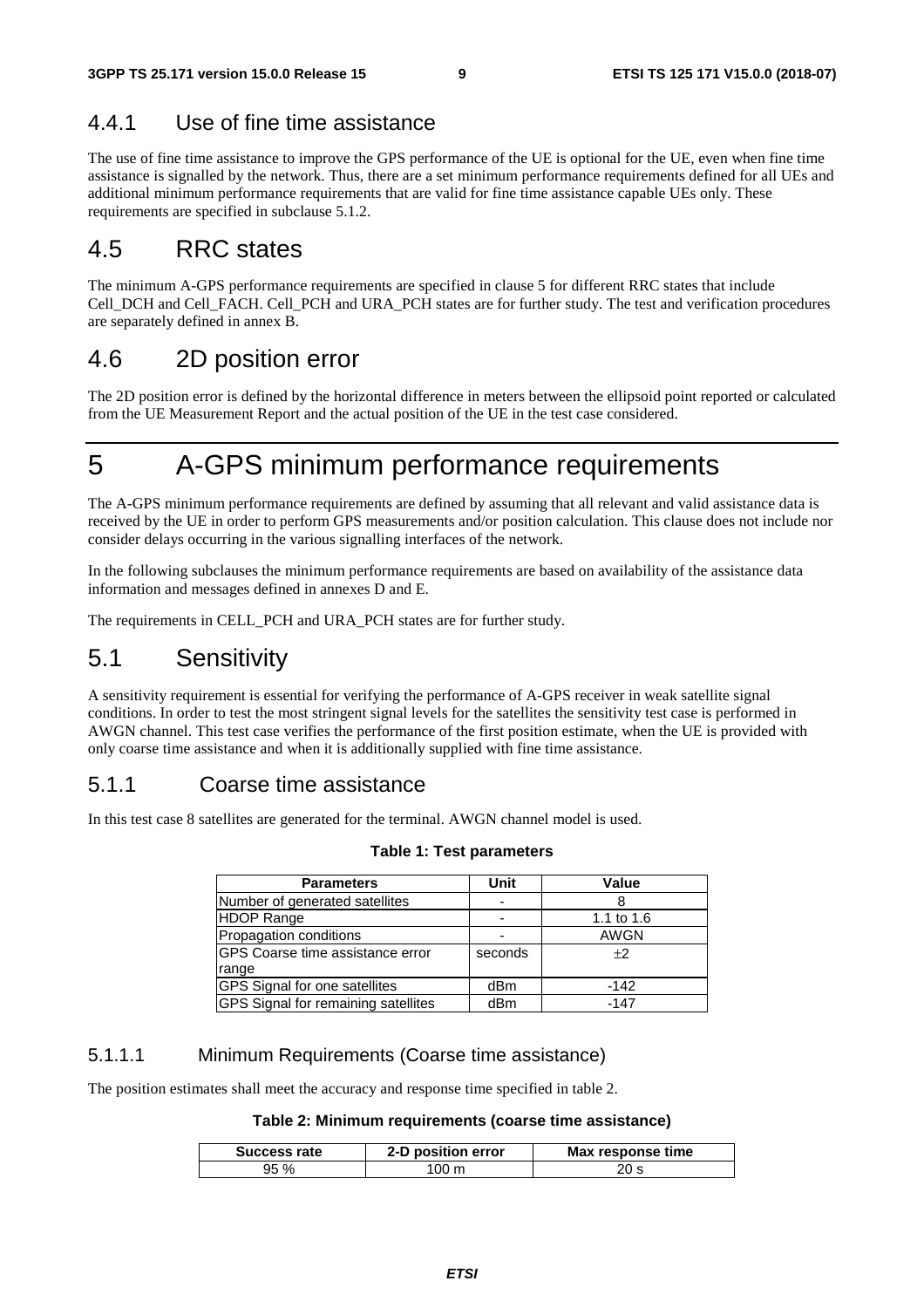### 5.1.2 Fine time assistance

This requirement is only valid for fine time assistance capable UEs. In this requirement 8 satellites are generated for the terminal. AWGN channel model is used.

|  | Table 3: Test parameters for fine time assistance capable terminals |  |
|--|---------------------------------------------------------------------|--|
|--|---------------------------------------------------------------------|--|

| <b>Parameters</b>                      | Unit    | Value        |
|----------------------------------------|---------|--------------|
| Number of generated satellites         |         |              |
| <b>HDOP Range</b>                      | -       | 1.1 to $1.6$ |
| Propagation conditions                 |         | AWGN         |
| GPS Coarse time assistance error range | seconds | $+2$         |
| GPS Fine time assistance error range   | us      | $+10$        |
| GPS Signal for all satellites          | dBm     | -147         |

#### 5.1.2.1 Minimum Requirements (Fine time assistance)

The position estimates shall meet the accuracy and response time requirements in table 4.

#### **Table 4: Minimum requirements for fine time assistance capable terminals**

| Success rate | 2-D position error | Max response time |
|--------------|--------------------|-------------------|
| 95 %         | 00 m               | 20 s              |

### 5.2 Nominal Accuracy

Nominal accuracy requirement verifies the accuracy of A-GPS position estimate in ideal conditions. The primarily aim of the test is to ensure good accuracy for a position estimate when satellite signal conditions allow it. This test case verifies the performance of the first position estimate.

In this requirement 8 satellites are generated for the terminal. AWGN channel model is used.

#### **Table 5: Test parameters**

| <b>Parameters</b>                    | Unit                     | Value        |
|--------------------------------------|--------------------------|--------------|
| Number of generated satellites       | $\overline{\phantom{0}}$ |              |
| <b>HDOP Range</b>                    | -                        | 1.1 to $1.6$ |
| Propagation conditions               |                          | AWGN         |
| IGPS Coarse time assistance error    | seconds                  | $+2$         |
| range                                |                          |              |
| <b>GPS</b> Signal for all satellites | dBm                      | -130         |

### 5.2.1 Minimum requirements (nominal accuracy)

The position estimates shall meet the accuracy and response time requirements in table 6.

#### **Table 6: Minimum requirements**

| Success rate | 2-D position error | Max response time |
|--------------|--------------------|-------------------|
| 95%          | 30 m               | 20 s              |

### 5.3 Dynamic Range

The aim of a dynamic range requirement is to ensure that a GPS receiver performs well when visible satellites have rather different signal levels. Strong satellites are likely to degrade the acquisition of weaker satellites due to their cross-correlation products. Hence, it is important in this test case to keep use AWGN in order to avoid loosening the requirements due to additional margin because of fading channels. This test case verifies the performance of the first position estimate.

In this requirement 6 satellites are generated for the terminal. AWGN channel model is used.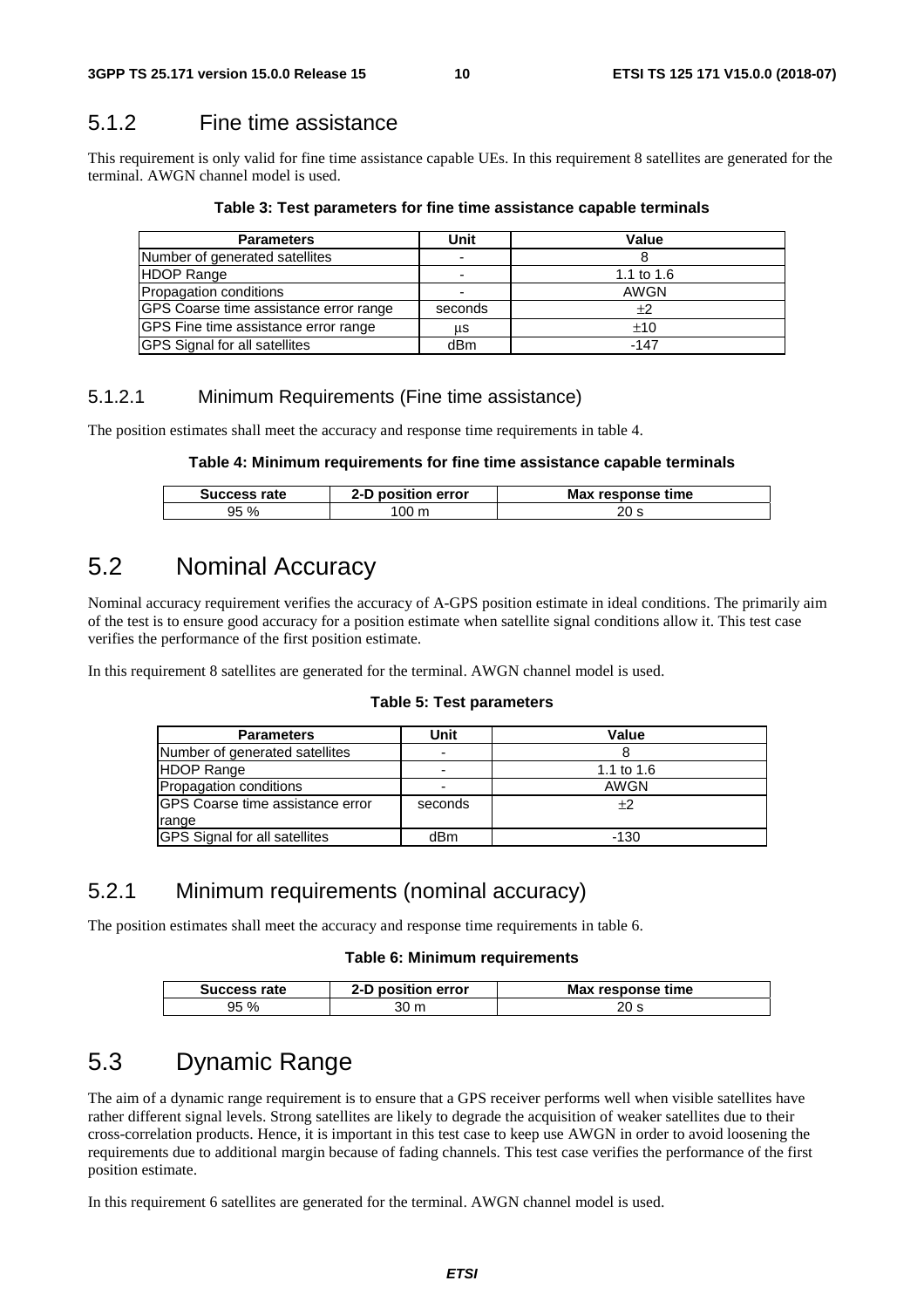| <b>Parameters</b>                        | Unit    | Value       |
|------------------------------------------|---------|-------------|
| Number of generated satellites           |         | 6           |
| <b>HDOP Range</b>                        |         | 1.4 to 2.1  |
| GPS Coarse time assistance error         | seconds | $+2$        |
| range                                    |         |             |
| Propagation conditions                   |         | <b>AWGN</b> |
| GPS Signal for 1 <sup>st</sup> satellite | dBm     | $-129$      |
| GPS Signal for 2 <sup>nd</sup> satellite | dBm     | $-135$      |
| GPS Signal for 3rd satellite             | dBm     | $-141$      |
| GPS Signal for 4 <sup>th</sup> satellite | dBm     | $-147$      |
| GPS Signal for 5 <sup>th</sup> satellite | dBm     | $-147$      |
| GPS Signal for 6 <sup>th</sup> satellite | dBm     | $-147$      |

#### **Table 7: Test parameters**

### 5.3.1 Minimum requirements (dynamic range)

The position estimates shall meet the accuracy and response time requirements in table 8.

#### **Table 8: Minimum requirements**

| Success rate | position error<br>2-D | Max response time |
|--------------|-----------------------|-------------------|
| 95%          | $100 \text{ m}$       | 20 s              |

### 5.4 Multi-Path scenario

The purpose of the test case is to verify the receiver's tolerance to multipath while keeping the test setup simple. This test case verifies the performance of the first position estimate.

In this requirement 5 satellites are generated for the terminal. Two of the satellites have one tap channel representing Line-Of-Sight (LOS) signal. The three other satellites have two-tap channel, where the first tap represents LOS signal and the second reflected and attenuated signal as specified in Case G1 in subclause C.2.2.

**Table 9: Test parameters** 

| <b>Parameters</b>                                                            | Unit    | Value                                                     |
|------------------------------------------------------------------------------|---------|-----------------------------------------------------------|
| Number of generated satellites (Satellites 1, 2<br>unaffected by multi-path) |         |                                                           |
| (Satellites 3, 4, 5 affected by multi-path)                                  |         |                                                           |
| GPS Coarse time assistance error range                                       | seconds | $+2$                                                      |
| <b>HDOP Range</b>                                                            |         | 1.8 to 2.5                                                |
| Satellite 1, 2 signal                                                        | dBm     | -130                                                      |
| Satellite 3, 4, 5 signal                                                     | dBm     | LOS signal of -130 dBm, multi-<br>path signal of -136 dBm |

#### 5.4.1 Minimum Requirements (multi-path scenario)

The position estimates shall meet the accuracy and response time requirements in table 10.

#### **Table 10: Minimum requirements**

| Success rate | 2-D position error | Max response time |
|--------------|--------------------|-------------------|
| 95 %         | 00 <sub>m</sub>    |                   |

### 5.5 Moving scenario and periodic update

The purpose of the test case is to verify the receiver's capability to produce GPS measurements or location fixes on a regular basis, and to follow when it is located in a vehicle that slows down, turns or accelerates. A good tracking performance is essential for a certain location services. A moving scenario with periodic update is well suited for verifying the tracking capabilities of an A-GPS receiver in changing UE speed and direction. In the requirement the UE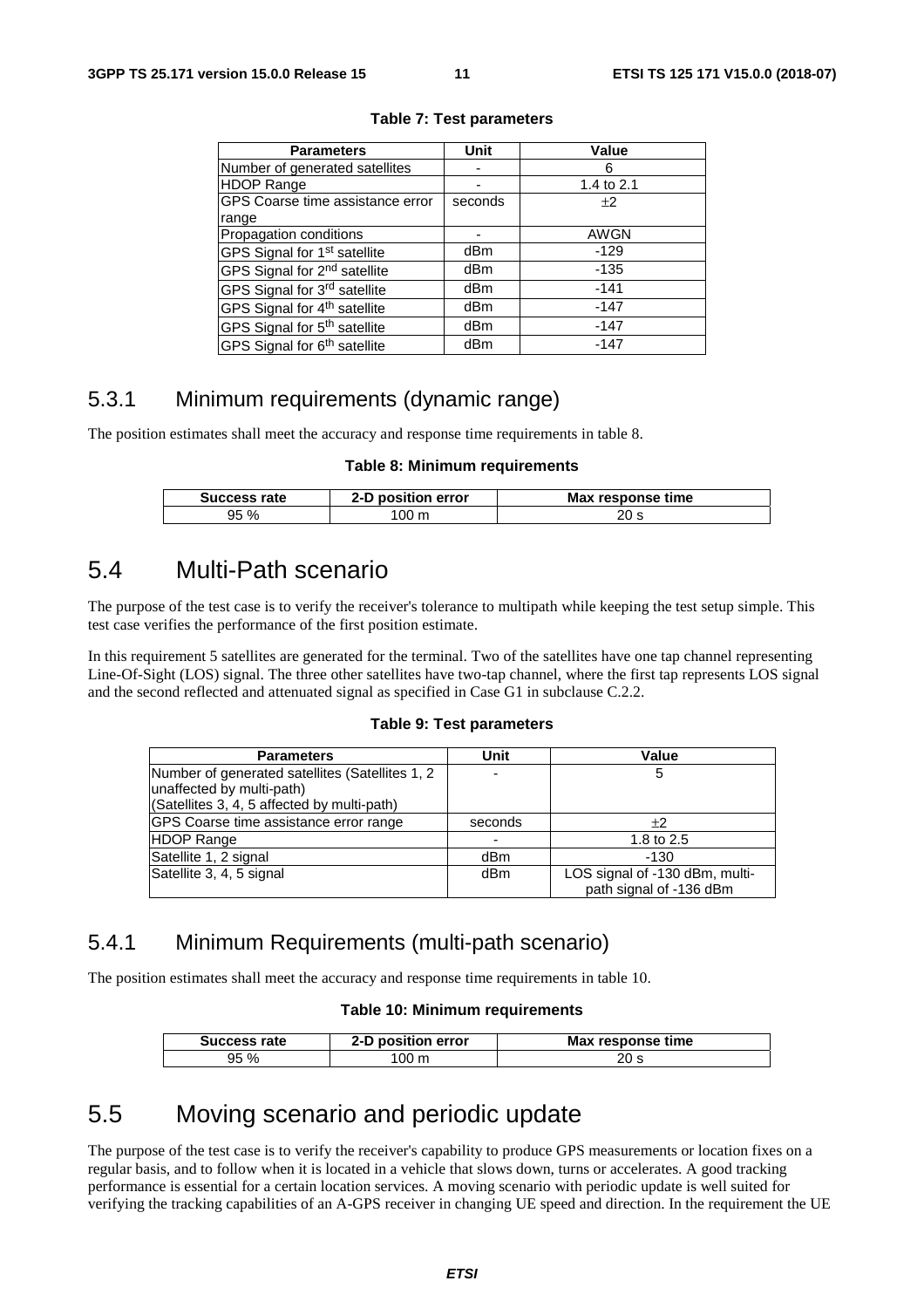moves on a rectangular trajectory, which imitates urban streets. AWGN channel model is used. This test is not performed as a Time to First Fix (TTFF) test.

In this requirement 5 satellites are generated for the terminal. The UE is requested to use periodical reporting with a reporting interval of 2 seconds.

The UE moves on a rectangular trajectory of 940 m by 1 440 m with rounded corner defined in figure 1. The initial reference is first defined followed by acceleration to final speed of 100 km/h in 250 m. The UE then maintains the speed for 400 m. This is followed by deceleration to final speed of 25 km/h in 250 m. The UE then turn 90 degrees with turning radius of 20 m at 25 km/h. This is followed by acceleration to final speed of 100 km/h in 250 m. The sequence is repeated to complete the rectangle.

**Table 11: Trajectory Parameters** 

| <b>Parameter</b>                             | Distance (m) | Speed (km/h)            |  |
|----------------------------------------------|--------------|-------------------------|--|
| $\vert I_{11}, I_{15}, I_{21}, I_{25} \vert$ | 20           | 25                      |  |
| $I_{12}$ , $I_{14}$ , $I_{22}$ , $I_{24}$    | 250          | 25 to 100 and 100 to 25 |  |
| '13                                          | 400          | 100                     |  |
| '23                                          | 900          | 100                     |  |



**Figure 1: Rectangular trajectory of the moving scenario and periodic update test case** 

**Table 12: Test Parameters** 

| <b>Parameters</b>                    | Unit | Value      |
|--------------------------------------|------|------------|
| Number of generated satellites       | -    |            |
| <b>HDOP Range</b>                    | -    | 1.8 to 2.5 |
| Propagation condition                | -    | AWGN       |
| <b>GPS</b> signal for all satellites | dBm  | -130       |

#### 5.5.1 Minimum Requirements (moving scenario and periodic update)

The position estimates shall meet the accuracy requirement of table 13 with the periodical reporting interval defined in table 13 after the first reported position estimates.

NOTE: In the actual testing the UE may report error messages until it has been able to acquire GPS measured results or a position estimate. The test equipment shall only consider the first measurement report different from an error message as the first position estimate in the requirement in table 13.

#### **Table 13: Minimum requirements**

| <b>Success Rate</b> | 2-D position error | <b>Periodical reporting interval</b> |
|---------------------|--------------------|--------------------------------------|
| 95 %                | 00 <sub>m</sub>    |                                      |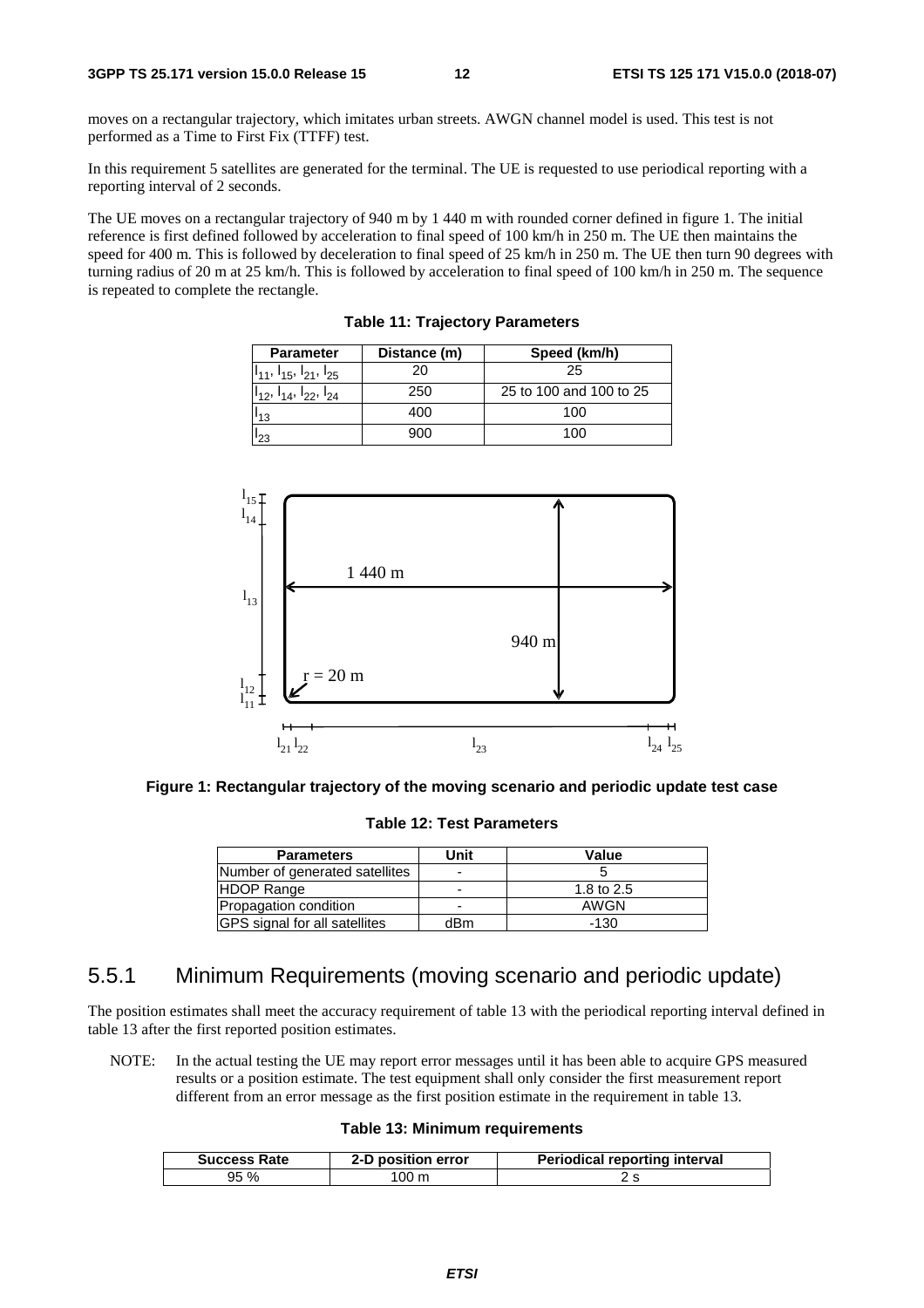## Annex A (normative): Test cases

## A.1 Conformance tests

The conformance tests are specified in 3GPP TS 34.171 [3]. Statistical interpretation of the requirements is described in clause A.2.

## A.2 Requirement classification for statistical testing

Requirements in the present document are either expressed as absolute requirements with a single value stating the requirement, or expressed as a success rate. There are no provisions for the statistical variations that will occur when the parameter is tested.

Annex B lists the test parameters needed for the tests. The test will result in an outcome of a test variable value for the DUT inside or outside the test limit. Overall, the probability of a "good" DUT being inside the test limit(s) and the probability of a "bad" DUT being outside the test limit(s) should be as high as possible. For this reason, when selecting the test variable and the test limit(s), the statistical nature of the test is accounted for.

When testing a parameter with a statistical nature, a confidence level has to be set. The confidence level establishes the probability that a DUT passing the test actually meets the requirement and determines how many times a test has to be repeated. The confidence levels are defined for the final tests in 3GPP TS 34.171 [3].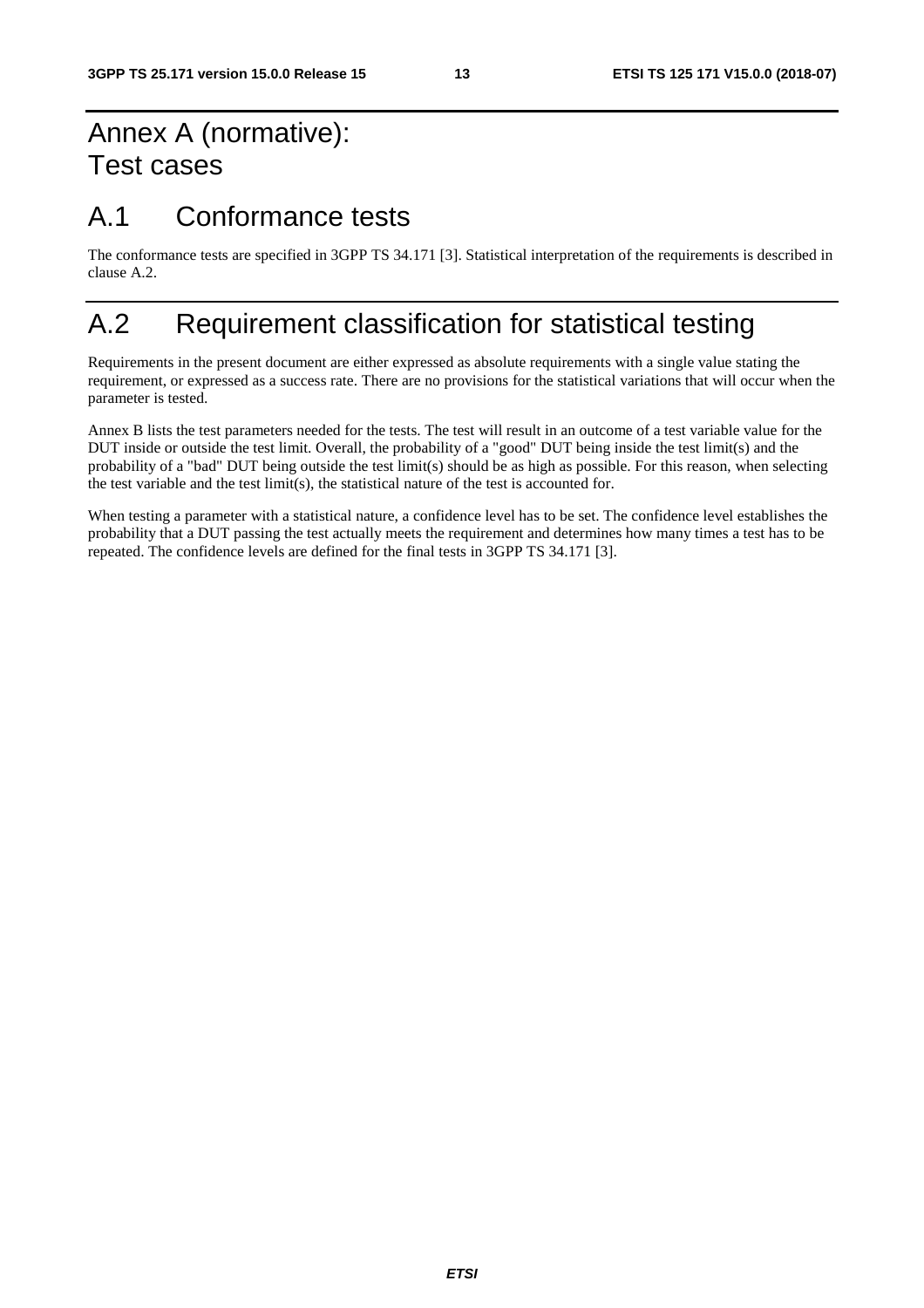## Annex B (normative): Test conditions

## B.1 General

This annex specifies the additional parameters that are needed for the test cases specified in clause 5 and applies to all tests unless otherwise stated.

### B.1.1 Parameter values

Additionally, amongst all the listed parameters (see annex E), the following values for some important parameters are to be used in the measurement control message.

| Information element                          | Value - TTFF tests<br>(except nominal<br>accuracy test) | Value - TTFF tests<br>(nominal accuracy<br>test) | Value - Periodic tests |
|----------------------------------------------|---------------------------------------------------------|--------------------------------------------------|------------------------|
| <b>Measurement Reporting Mode</b>            | Periodical reporting                                    | Periodical reporting                             | Periodical reporting   |
| Amount of reporting                          |                                                         |                                                  | Infinite (see note)    |
| Reporting interval                           | l20 000 ms                                              | 20 000 ms                                        | 2 000 ms               |
| Horizontal accuracy                          | 50 m                                                    | 15 m                                             | 50 m                   |
| Vertical accuracy                            | $100 \text{ m}$                                         | 100 <sub>m</sub>                                 | 100 <sub>m</sub>       |
| Infinite means during the complete test time |                                                         |                                                  |                        |

**Table B.1: Parameter values** 

**NOTE:** 

In the Sensitivity test case with Fine Time Assistance, the following parameter values are used.

#### **Table B.2: Parameters for Fine Time Assistance test**

| Information element           | Value      |
|-------------------------------|------------|
| <b>ITUTRAN-GPS drift rate</b> |            |
| <b>ISFN-TOW Uncertainty</b>   | lessThan10 |

### B.1.2 Time assistance

For every Test Instance in each TTFF test case, the IE GPS TOW msec shall have a random offset, relative to GPS system time, within the error range of Coarse Time Assistance defined in the test case. This offset value shall have a uniform random distribution.

In addition, for every Fine Time Assistance Test Instance the IE UTRAN GPS timing of cell frames shall have a random offset, relative to the true value of the relationship between the two time references, within the error range of Fine Time Assistance defined in the test case. This offset value shall have a uniform random distribution.

For the Moving Scenario and Periodic Update Test Case the IE GPS TOW msec shall be set to the nominal value.

### B.1.3 GPS Reference Time

For every Test Instance in each TTFF test case, the GPS reference time shall be advanced so that, at the time the fix is made, it is at least 2 minutes later than the previous fix.

### B.1.4 Reference and UE locations

There is no limitation on the selection of the reference location, consistent with achieving the required HDOP for the Test Case. For each test instance the reference location shall change sufficiently such that the UE shall have to use the new assistance data. The uncertainty of the semi-major axis is 3 km. The uncertainty of the semi-minor axis is 3 km. The orientation of major axis is 0 degrees. The uncertainty of the altitude information is 500 m. The confidence factor is 68 %.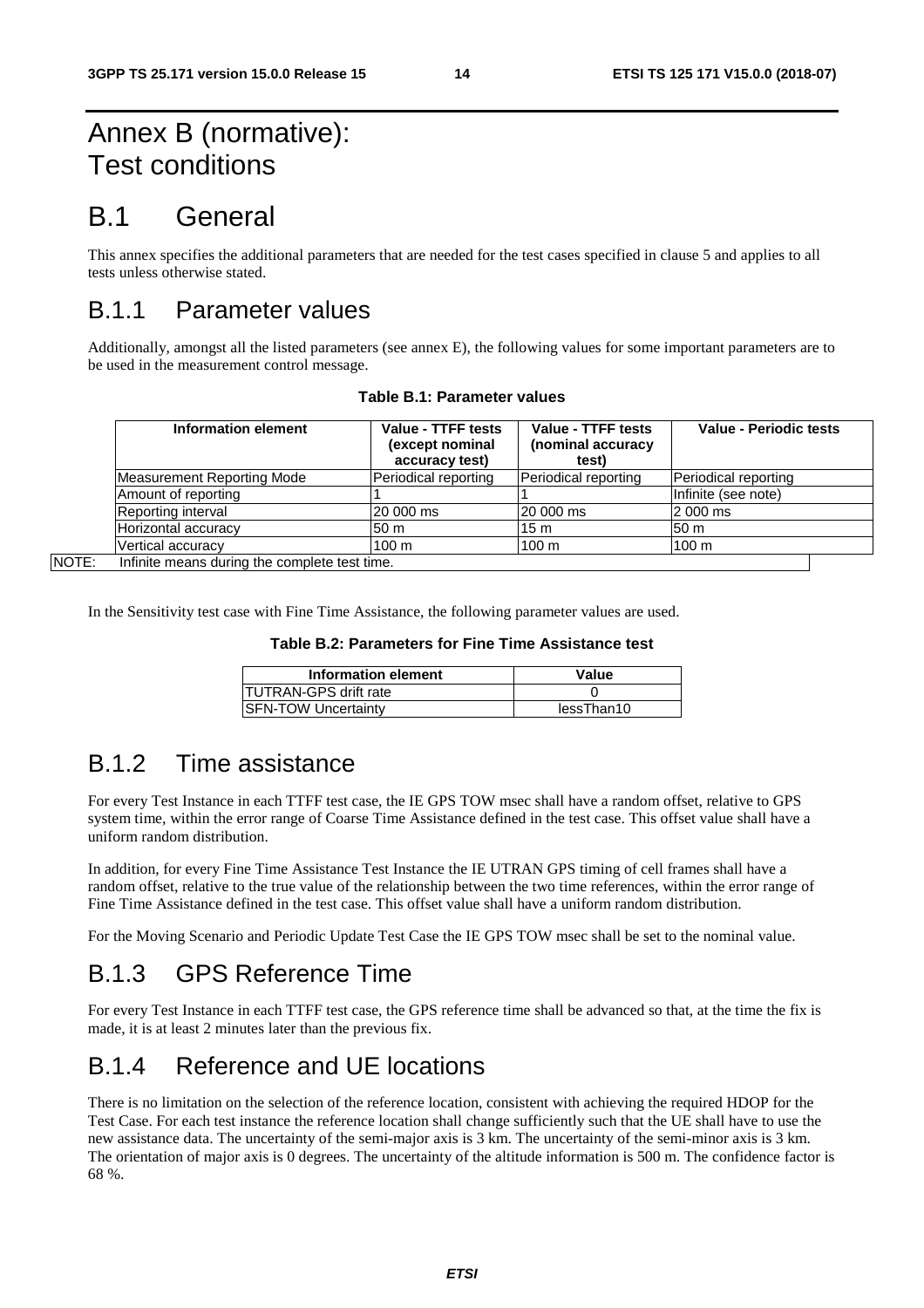For every Test Instance in each TTFF test case, the UE location shall be randomly selected to be within 3 km of the Reference Location. The Altitude of the UE shall be randomly selected between 0 m to 500 m above WGS-84 reference ellipsoid. These values shall have uniform random distributions.

### B.1.5 Satellite constellation and assistance data

The satellite constellation shall consist of 24 satellites. Almanac assistance data shall be available for all these 24 satellites. At least 9 of the satellites shall be visible to the UE (that is above 5 degrees elevation with respect to the UE). Other assistance data shall be available for 9 of these visible satellites. In each test, signals are generated for only a sub-set of these satellites for which other assistance data is available. The number of satellites in this sub-set is specified in the test. The satellites in this sub-set shall all be above 15 degrees elevation with respect to the UE. The HDOP for the test shall be calculated using this sub-set of satellites. The selection of satellites for this sub-set shall be random and consistent with achieving the required HDOP for the test.

### B.1.6 Atmospheric delays

Typical Ionospheric and Tropospheric delays shall be simulated and the corresponding values inserted into the Ionospheric Model IEs.

### B.1.7 UTRA Frequency and frequency error

In all test cases the UTRA frequency used shall be the mid range for the UTRA operating band. The UTRA frequency with respect to the GPS carrier frequency shall be offset by  $+0.025$  PPM.

### B.1.8 Information elements

The information elements that are available to the UE in all the test cases are listed in annex E.

## B.1.9 GPS signals

The GPS signal is defined at the A-GPS antenna connector of the UE. For UE with integral antenna only, a reference antenna with a gain of 0 dBi is assumed.

### B.1.10 RESET UE POSITIONING STORED INFORMATION **Message**

In order to ensure each Test Instance in each TTFF test is performed under Time to First Fix (TTFF) conditions, a dedicated test signal (*RESET UE POSITIONING STORED INFORMATION*) defined in TS 34.109 [11] clause 5.4 shall be used.

When the UE receives the '*RESET UE POSITIONING STORED INFORMATION*' signal, with the IE *UE POSITIONING TECHNOLOGY* set to *AGPS* it shall:

- discard any internally stored GPS reference time, reference location, and any other aiding data obtained or derived during the previous test instance (e.g. expected ranges and Doppler);
- accept or request a new set of reference time or reference location or other required information, as in a TTFF condition;
- calculate the position or perform GPS measurements using the 'new' reference time or reference location or other information.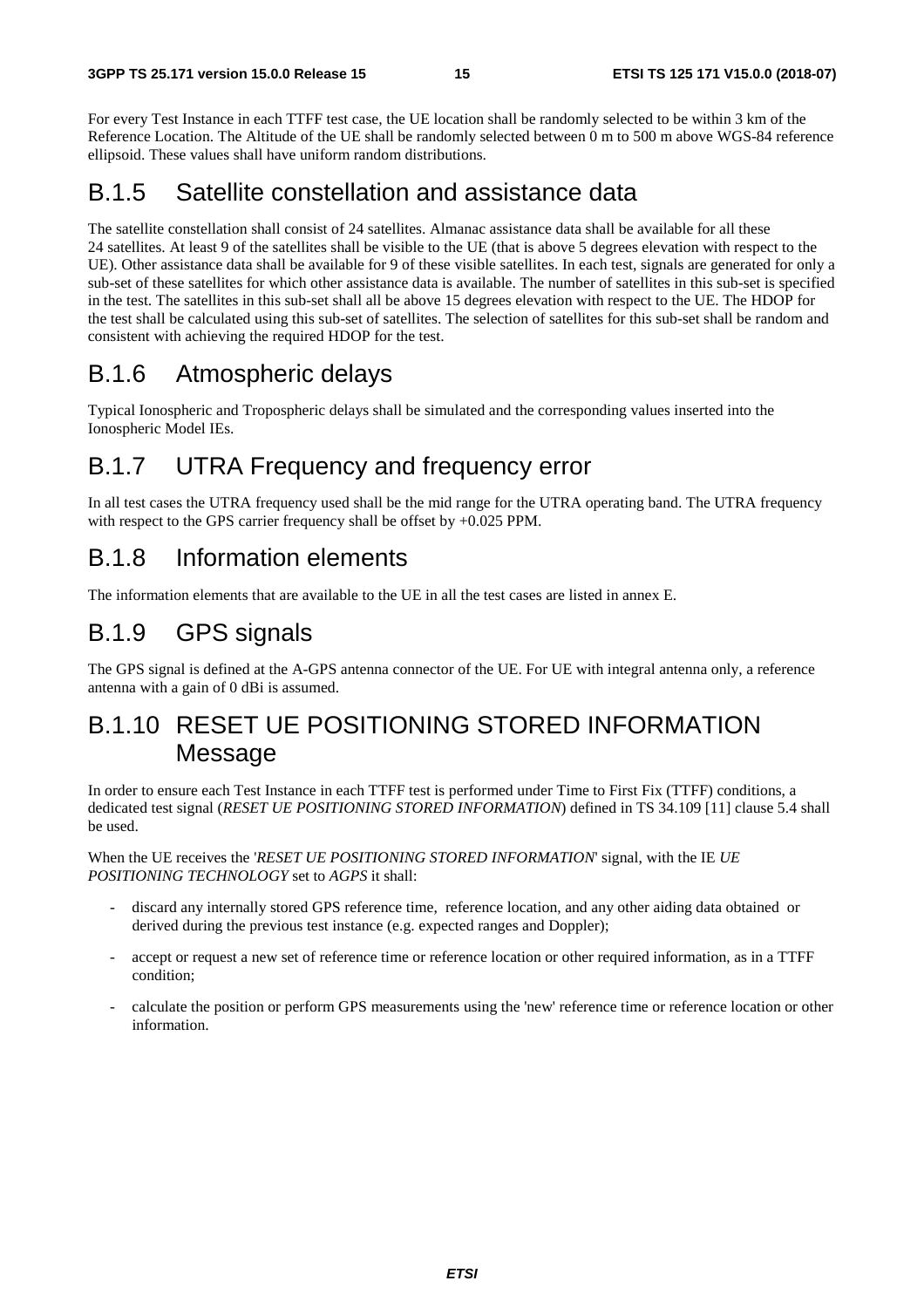## Annex C (normative): Propagation conditions

## C.1 General

Void

## C.2 Propagation Conditions

## C.2.1 Static propagation conditions

The propagation for the static performance measurement is an Additive White Gaussian Noise (AWGN) environment. No fading and multi-paths exist for this propagation model.

### C.2.2 Multi-path Case G1

Doppler frequency difference between direct and reflected signal paths is applied to the carrier and code frequencies. The Carrier and Code Doppler frequencies of LOS and multi-path for GPS L1 signal are defined in table C.1.

| <b>Initial relative Delay</b><br>[GPS chip] | <b>Carrier Doppler</b><br>frequency of tap [Hz]  | <b>Code Doppler</b><br>frequency of tap [Hz] | l Relative mean Power<br>[dB] |
|---------------------------------------------|--------------------------------------------------|----------------------------------------------|-------------------------------|
|                                             |                                                  | Fd/N                                         |                               |
| 0.5                                         | $Fd - 0.1$                                       | $(Fd-0.1) / N$                               | -6                            |
| NOTE:                                       | Discrete Doppler frequency is used for each tap. |                                              |                               |

#### **Table C.1: Case G1**

 $N = f_{GPSL1}/f_{chip}$ , where  $f_{GPSL1}$  is the nominal carrier frequency of the GPS L1 signal (1575.42 MHz) and  $f_{chip}$  is the GPS L1 C/A code chip rate(1.023 Mchips/s).

The initial carrier phase difference between taps shall be randomly selected between  $[0, 2\pi]$ . The initial value shall have uniform random distribution.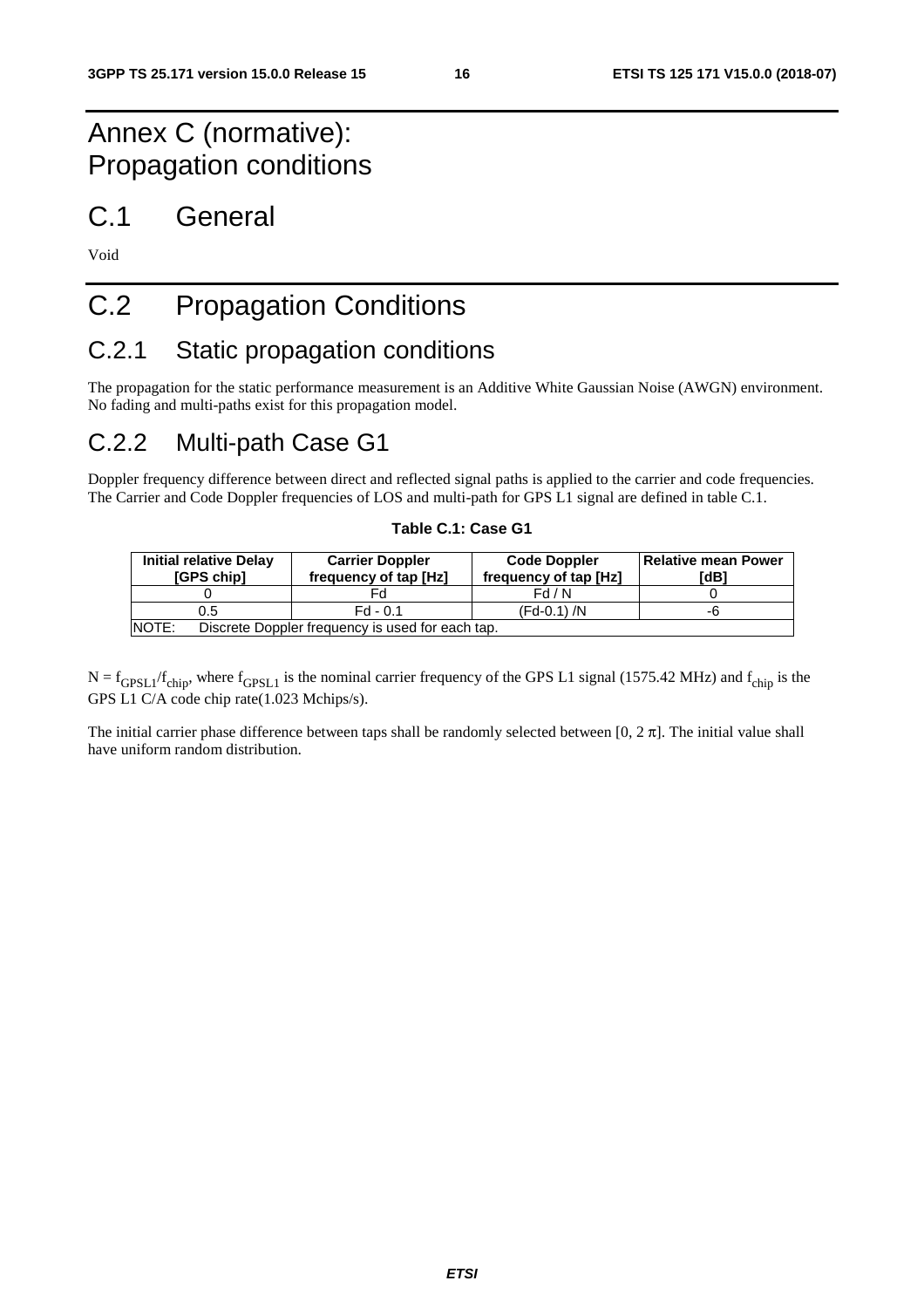## Annex D (normative): Measurement sequence chart

## D.1 General

The measurement Sequence Charts that are required in all the proposed test cases, are defined in this clause.

## D.2 UE Based A-GPS Measurement Sequence Chart

### D.2.1 UE Based GPS Message Sequence Normal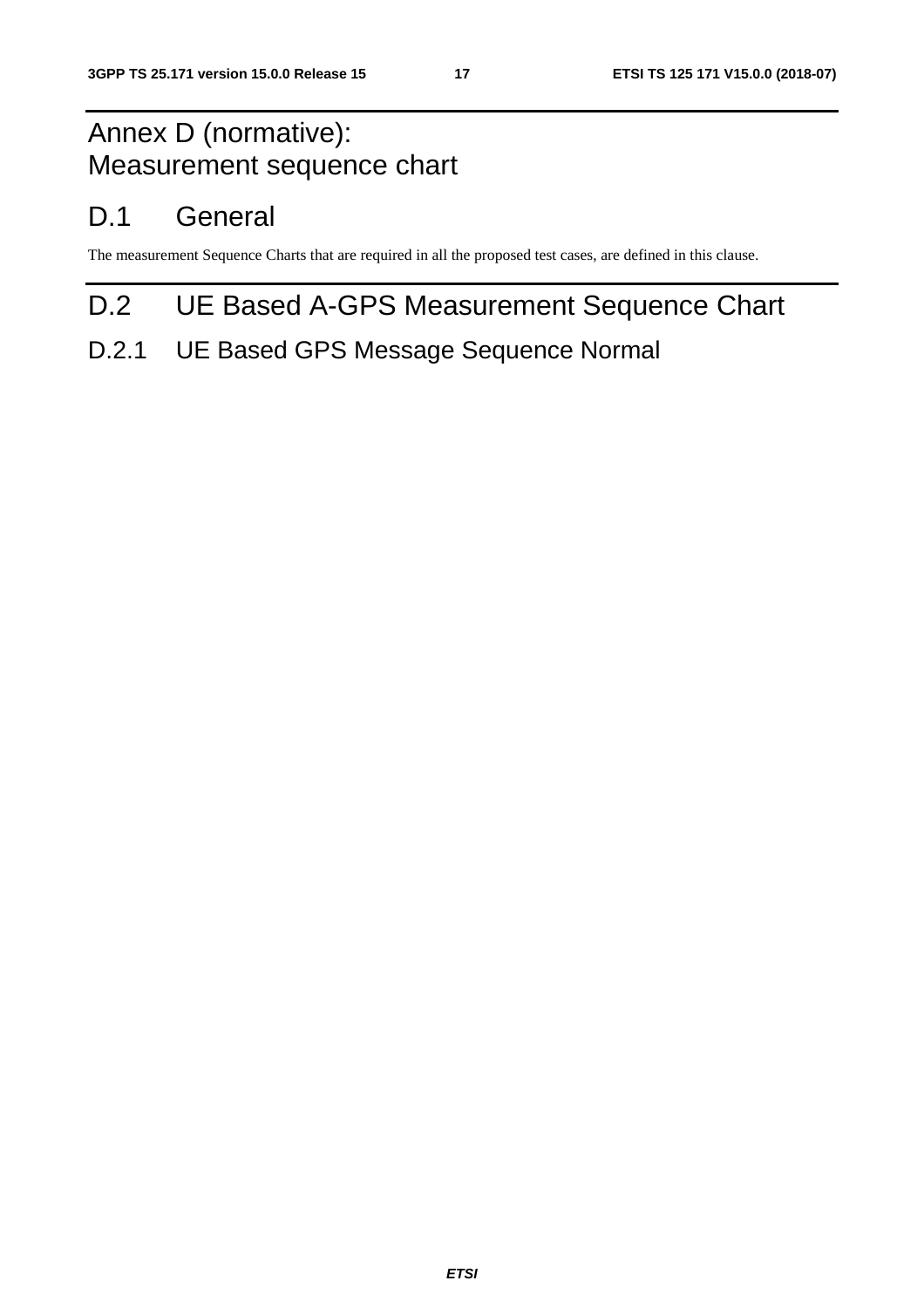

**Figure D.1: UE-Based GPS Message Sequence Normal**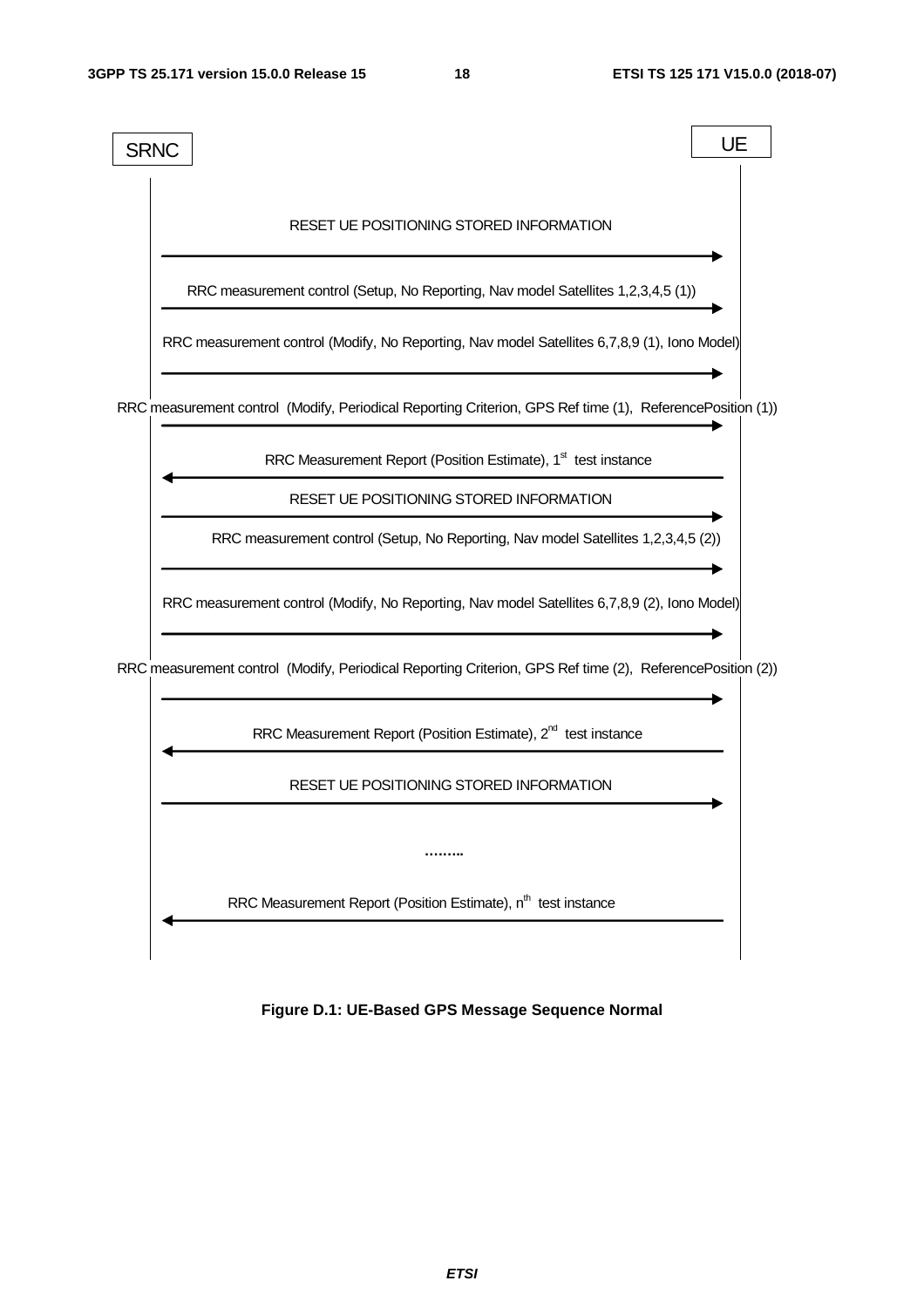### D.2.2 UE Based GPS Message Sequence Normal for moving scenario and periodic update test case



#### **Figure D.2: UE-Based GPS Message Sequence Normal for moving scenario test case**

NOTE: In the actual testing the UE may report error messages until it has been able to acquire a position estimate.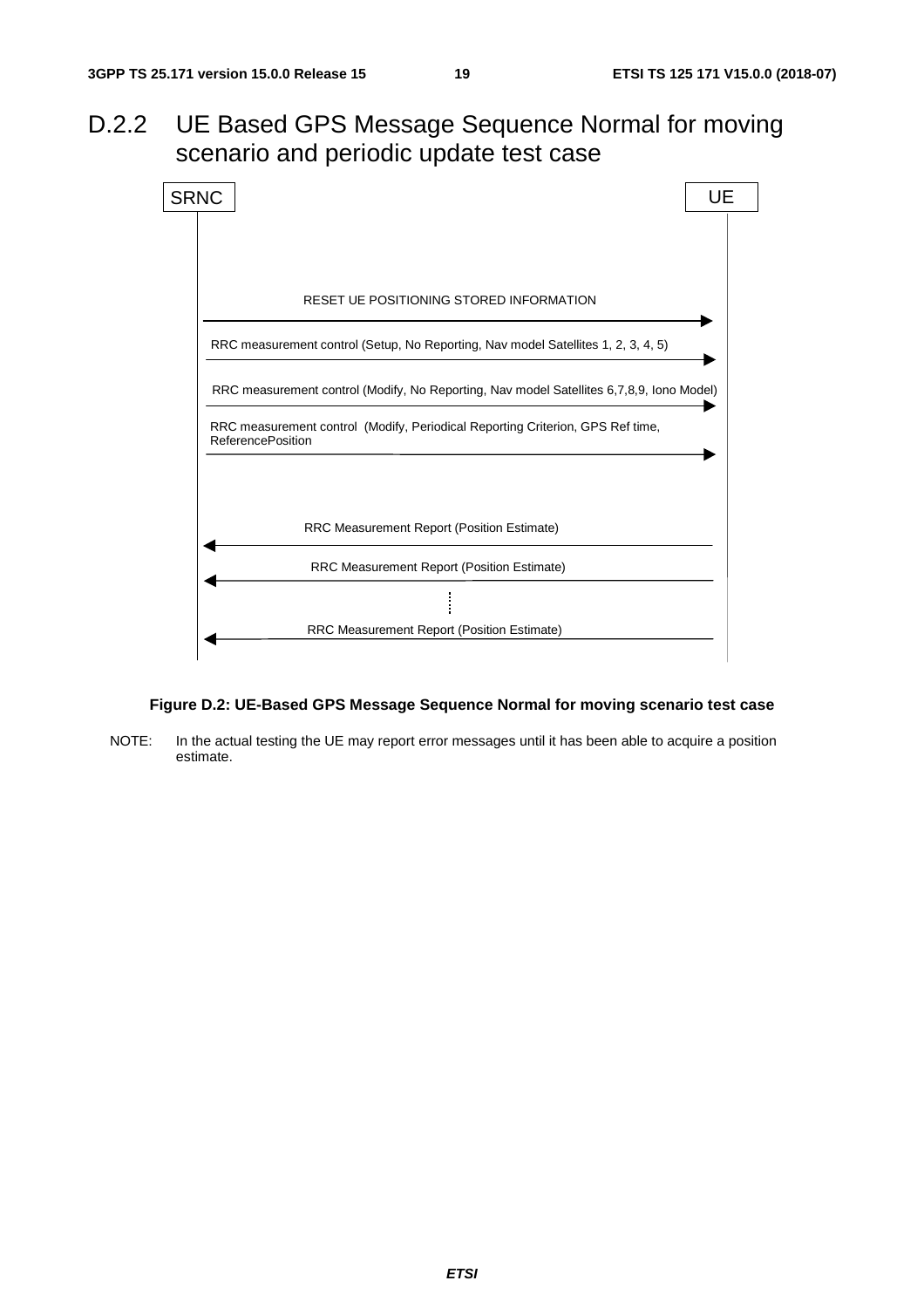## D.2.3 UE Based GPS Message Sequence Failure



**Figure D.3: UE-Based GPS Message Sequence Failure** 

## D.3 UE Assisted A-GPS Measurement Sequence Chart

## D.3.1 UE Assisted A-GPS Measurement Sequence Chart Normal

The assistance data requested by the UE and provided by the SRNC in this sequence of messages shall be selected from among those information elements described as available in clause E.3.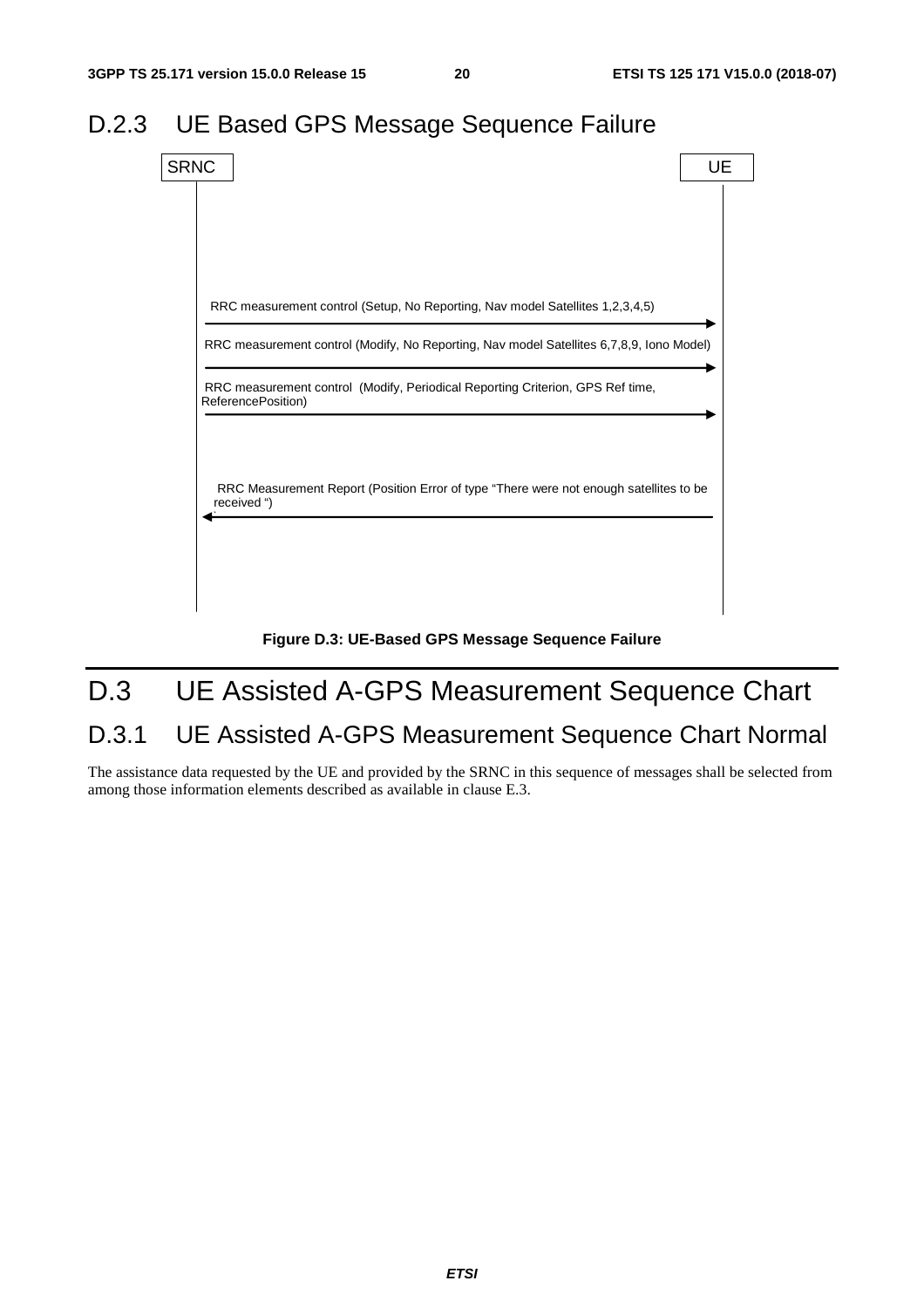

**Figure D.4: UE-Assisted GPS Message Sequence**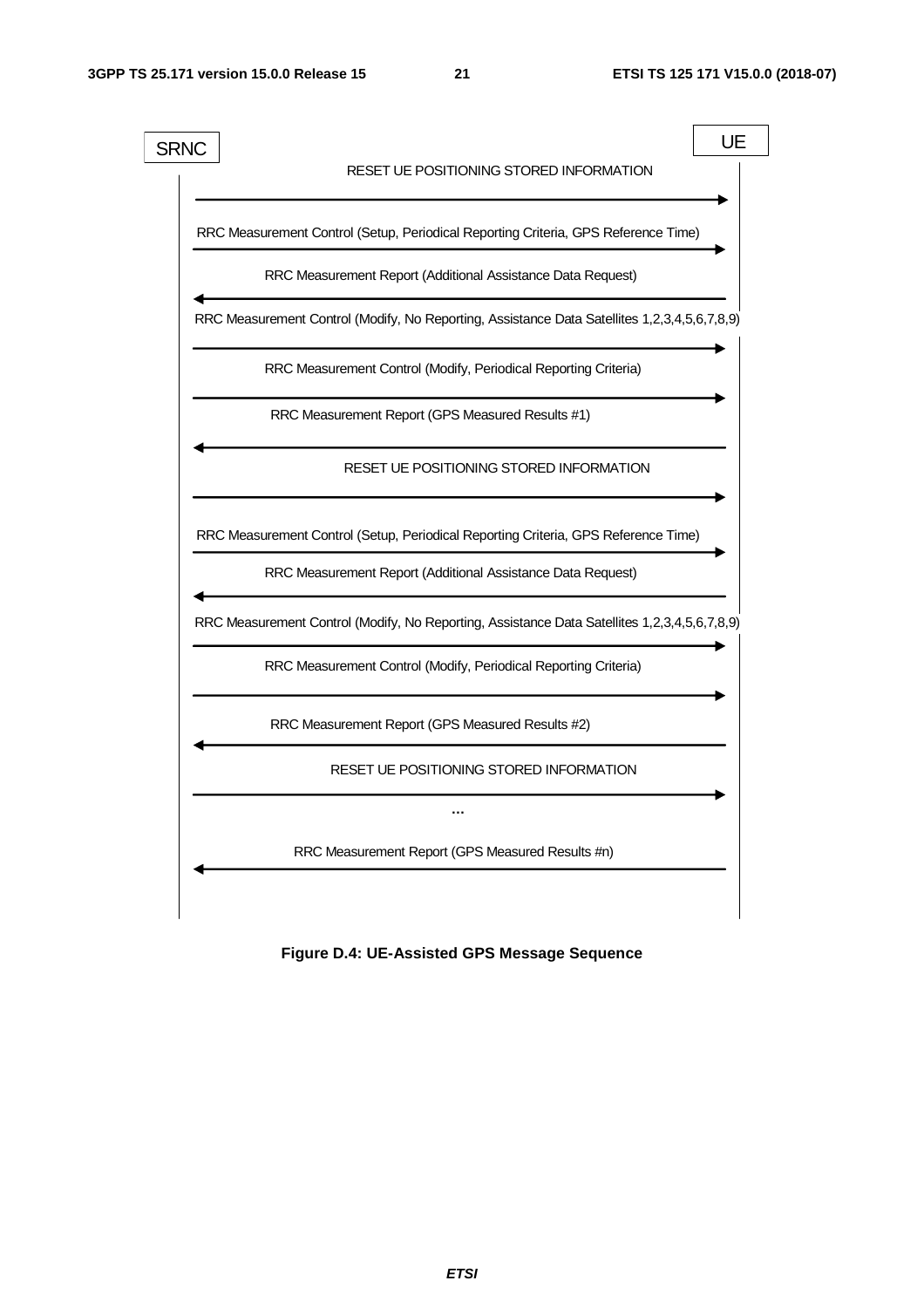## D.3.2 UE assisted A-GPS Measurement Sequence for moving scenario and periodic update test case

The assistance data requested by the UE and provided by the SRNC in this sequence of messages shall be selected from among those information elements described as available in clause E.3.



#### **Figure D.5: UE assisted GPS Message Sequence for moving scenario and periodic update**

NOTE: In the actual testing the UE may report error messages until it has been able to acquire GPS measured results.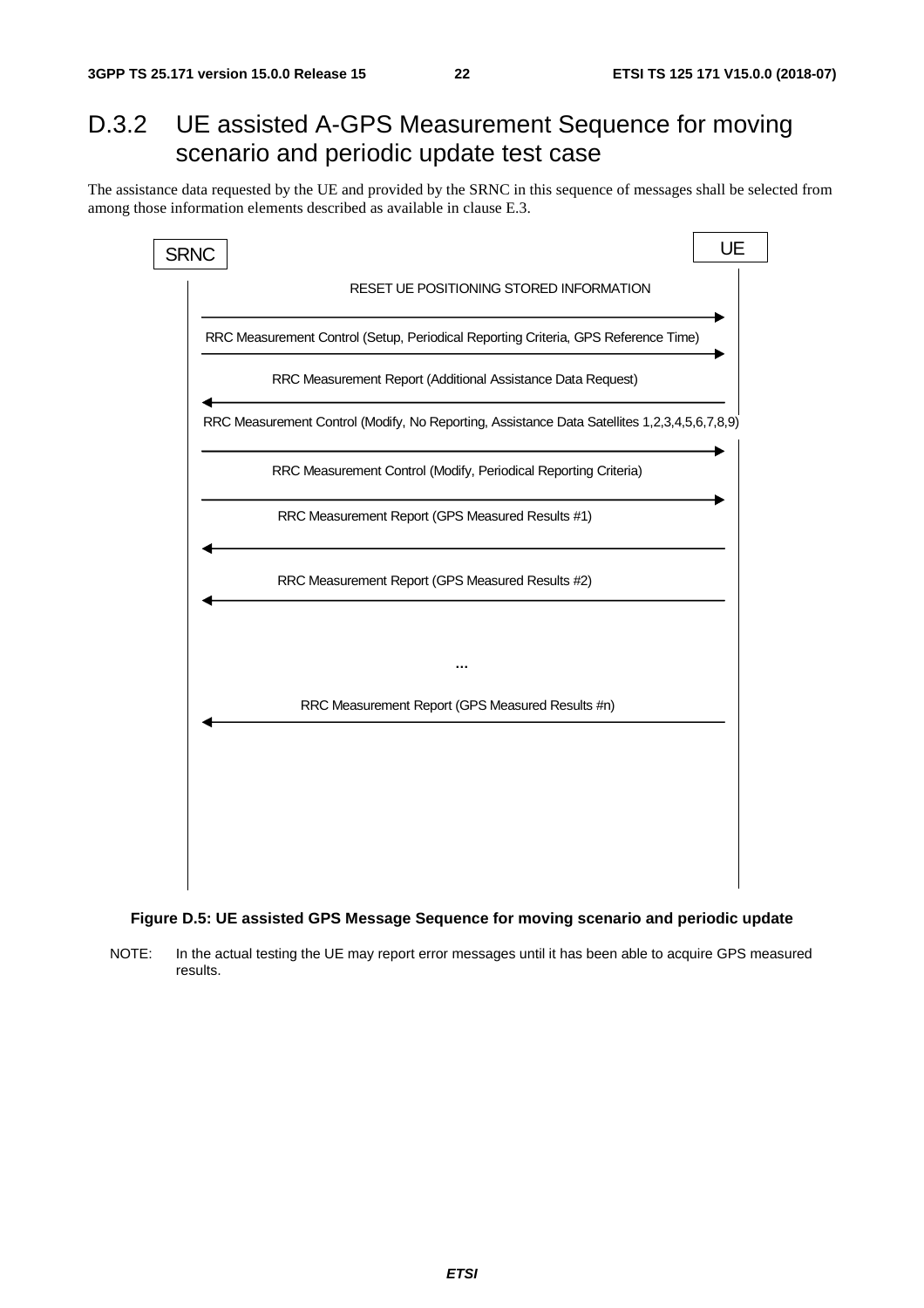## Annex E (normative): Assistance data required for testing

## E.1 Introduction

This annex defines the assistance data IEs available in all test cases. The assistance data shall be given for satellites as defined in B.1.5.

The information elements are given with reference to 3GPP TS 25.331 [4], where the details are defined.

Clause E.2 lists the assistance data IEs required for testing of UE-based mode, and clause E.3 lists the assistance data available for testing of UE-assisted mode.

## E.2 Information elements required for UE-based

The following GPS assistance data IEs shall be present for each test:

**a) UE positioning GPS reference time IE.** This information element is defined in subclause 10.3.7.96 of 3GPP TS 25.331 [4].

| Name of the IE                               | Fields of the IE                 | <b>UE Based</b><br><b>Coarse time</b> | <b>UE Based</b><br><b>Fine Time</b> |
|----------------------------------------------|----------------------------------|---------------------------------------|-------------------------------------|
| UE positioning GPS reference<br>time         |                                  |                                       |                                     |
| subclause 10.3.7.96 of<br>3GPP TS 25.331 [4] |                                  |                                       |                                     |
|                                              | GPS Week                         | Yes                                   | Yes                                 |
|                                              | GPS TOW msec                     | Yes                                   | Yes                                 |
|                                              | UTRAN GPS reference time         |                                       | Yes                                 |
|                                              | >UTRAN GPS timing of cell frames |                                       | Yes                                 |
|                                              | >CHOICE mode                     |                                       | <b>Yes</b>                          |
|                                              | >>FDD                            |                                       | <b>Yes</b>                          |
|                                              | >>>Primary CPICH Info            |                                       | <b>Yes</b>                          |
|                                              | >>TDD                            |                                       |                                     |
|                                              | >>>cell parameters id            |                                       |                                     |
|                                              | $>$ SFN                          |                                       | <b>Yes</b>                          |
|                                              | <b>SFN-TOW Uncertainty</b>       |                                       | Yes                                 |
|                                              | TUTRAN-GPS drift rate            |                                       | Yes                                 |
|                                              | <b>GPS TOW Assist</b>            | Yes                                   | Yes                                 |
|                                              | SatID                            | Yes                                   | Yes                                 |
|                                              | <b>TLM Message</b>               | Yes                                   | Yes                                 |
|                                              | <b>TLM Reserved</b>              | Yes                                   | <b>Yes</b>                          |
|                                              | Alert                            | Yes                                   | Yes                                 |
|                                              | Anti-Spoof                       | Yes                                   | <b>Yes</b>                          |

#### **Table E.1: UE positioning GPS reference time IE**

**b) UE positioning GPS reference UE position IE.** This information element is defined in subclause 10.3.8.4c of 3GPP TS 25.331 [4].

| Name of the IE                                                     | Fields of the IE                                           | <b>UE Based</b><br><b>Coarse time</b> | <b>UE Based</b><br><b>Fine Time</b> |
|--------------------------------------------------------------------|------------------------------------------------------------|---------------------------------------|-------------------------------------|
| Reference Location<br>subclause 10.3.8.4c of<br>3GPP TS 25.331 [4] | Ellipsoid point with Altitude and<br>uncertainty ellipsoid | Yes                                   | Yes                                 |

**c) UE positioning GPS navigation model IE**. This information element is defined in subclause 10.3.7.94 of 3GPP TS 25.331 [4]. The Navigation model will be chosen for the reference time and reference position.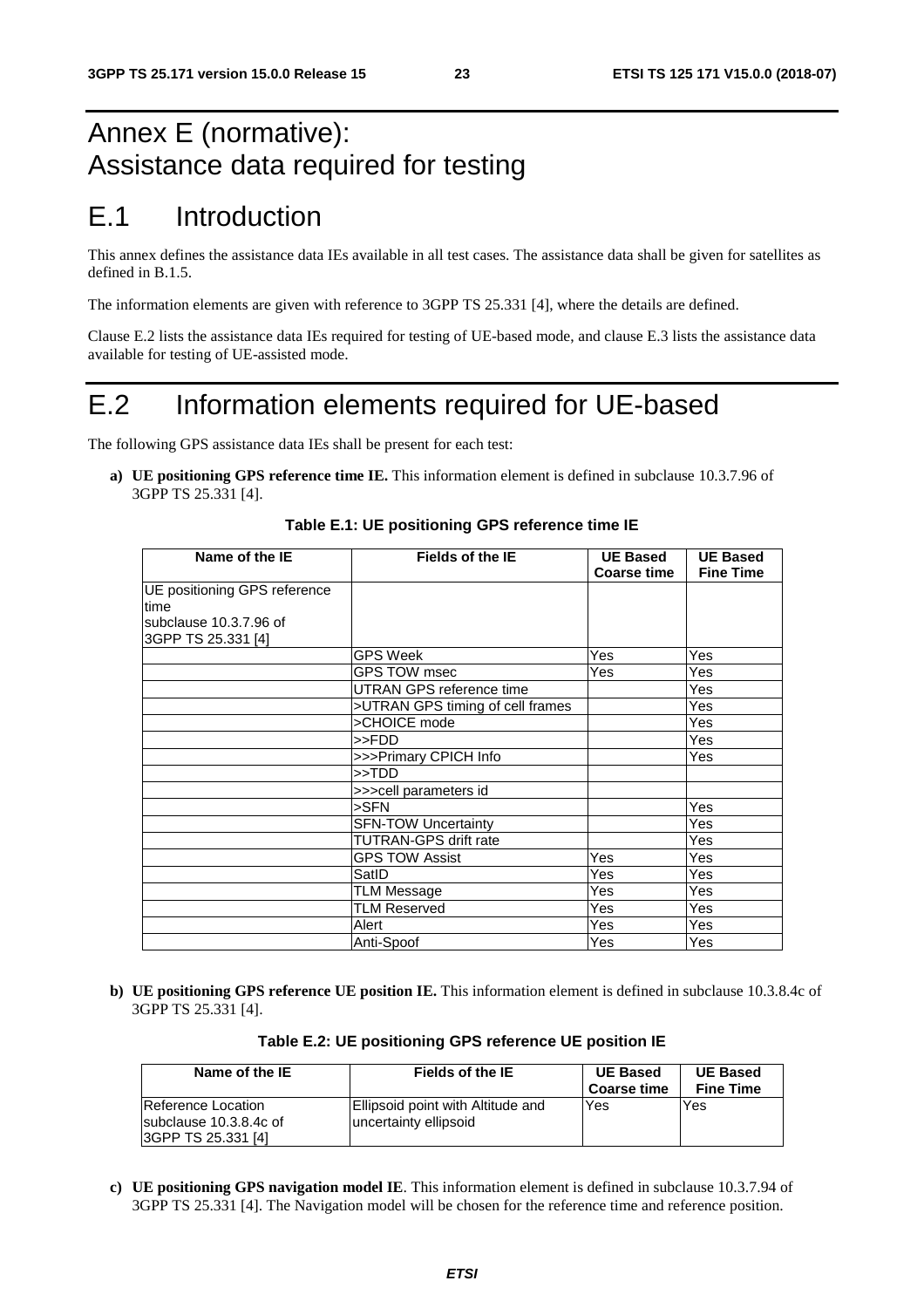| Name of the IE                                                          | Fields of the IE | <b>UE Based</b>    | <b>UE Based</b>  |
|-------------------------------------------------------------------------|------------------|--------------------|------------------|
|                                                                         |                  | <b>Coarse time</b> | <b>Fine Time</b> |
| Navigation Model<br>subclause 10.3.7.94 of<br><b>SGPP TS 25.331 [4]</b> |                  | Yes                | Yes              |

**Table E.3: UE positioning GPS navigation model IE** 

**d) UE positioning GPS ionospheric model IE.** This information element is defined in subclause 10.3.7.92 of 3GPP TS 25.331 [4].

|  |  |  | Table E.4: UE positioning GPS ionospheric model IE |
|--|--|--|----------------------------------------------------|
|--|--|--|----------------------------------------------------|

| Name of the IE                                                                   | Fields of the IE | <b>UE Based</b><br><b>Coarse time</b> | <b>UE Based</b><br><b>Fine Time</b> |
|----------------------------------------------------------------------------------|------------------|---------------------------------------|-------------------------------------|
| <b>Ilonospheric Model</b><br>subclause 10.3.7.92 of<br><b>3GPP TS 25.331 [4]</b> |                  | Yes                                   | Yes                                 |

## E.3 Information elements available for UE-assisted

The following GPS assistance data IEs shall be available for each test:

**a) UE positioning GPS reference time IE.** This information element is defined in subclause 10.3.7.96 of 3GPP TS 25.331 [4].

| Name of the IE               | Fields of the IE                 | <b>UE Assisted</b><br><b>Coarse time</b> | <b>UE Assisted</b><br><b>Fine Time</b> |  |
|------------------------------|----------------------------------|------------------------------------------|----------------------------------------|--|
| UE positioning GPS reference |                                  |                                          |                                        |  |
| time                         |                                  |                                          |                                        |  |
| subclause 10.3.7.96 of       |                                  |                                          |                                        |  |
| 3GPP TS 25.331 [4]           |                                  |                                          |                                        |  |
|                              | GPS Week                         | Yes                                      | Yes                                    |  |
|                              | GPS TOW msec                     | Yes                                      | Yes                                    |  |
|                              | UTRAN GPS reference time         |                                          | Yes                                    |  |
|                              | >UTRAN GPS timing of cell frames |                                          | Yes                                    |  |
|                              | >CHOICE mode                     |                                          | Yes                                    |  |
|                              | >>FDD                            |                                          | Yes                                    |  |
|                              | >>>Primary CPICH Info            |                                          | Yes                                    |  |
|                              | $>>$ TDD                         |                                          |                                        |  |
|                              | >>>cell parameters id            |                                          |                                        |  |
|                              | $>$ SFN                          |                                          | Yes                                    |  |
|                              | <b>SFN-TOW Uncertainty</b>       |                                          | Yes                                    |  |
|                              | TUTRAN-GPS drift rate            |                                          | Yes                                    |  |
|                              | <b>GPS TOW Assist</b>            | Yes                                      | Yes                                    |  |
|                              | SatID                            | Yes                                      | Yes                                    |  |
|                              | <b>TLM Message</b>               | Yes                                      | Yes                                    |  |
|                              | <b>TLM Reserved</b>              | Yes                                      | Yes                                    |  |
|                              | Alert                            | Yes                                      | Yes                                    |  |
|                              | Anti-Spoof                       | Yes                                      | Yes                                    |  |

**Table E.5: UE positioning GPS reference time IE** 

**b) UE positioning GPS reference UE position IE.** This information element is defined in subclause 10.3.8.4c of 3GPP TS 25.331 [4].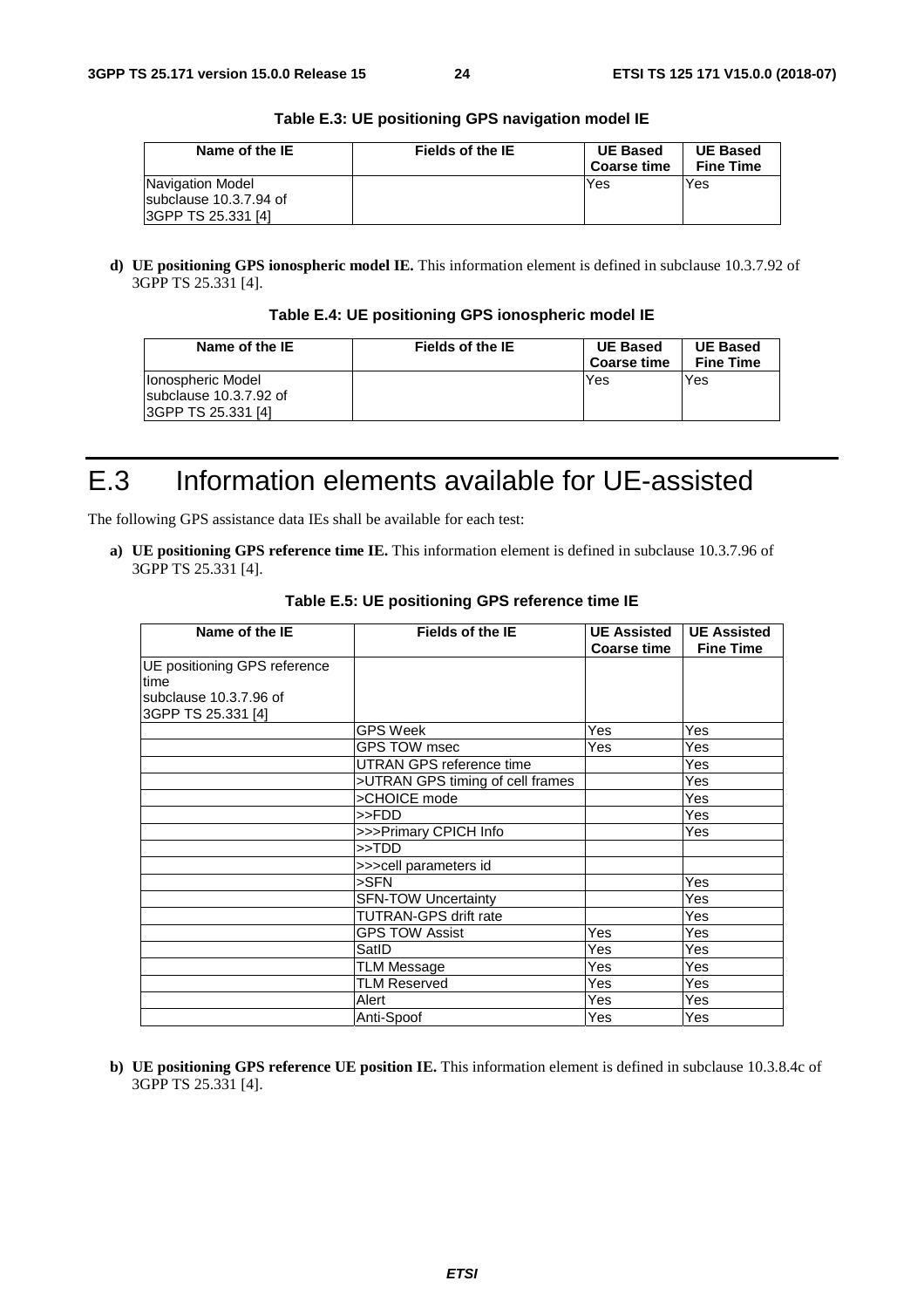| Name of the IE                                                                               | Fields of the IE                  | <b>UE Assisted</b> | UE Assisted      |
|----------------------------------------------------------------------------------------------|-----------------------------------|--------------------|------------------|
|                                                                                              |                                   | Coarse Time        | <b>Fine Time</b> |
| Reference Location<br>subclause 10.3.8.4c of 3GPP TS uncertainty ellipsoid<br>$[25.331]$ [4] | Ellipsoid point with Altitude and | Yes                | Yes              |

**Table E.6: UE positioning GPS reference UE position IE** 

**c) UE positioning GPS almanac** This information element is defined in subclause 10.3.7.89 of 3GPP TS 25.331 [4]. The Almanac shall be chosen for the reference time.

|  | Table E.7: UE positioning GPS almanac IE |  |
|--|------------------------------------------|--|
|--|------------------------------------------|--|

| Name of the IE                                                             | Fields of the IE        | <b>UE Assisted</b><br><b>Coarse Time</b> | <b>UE Assisted</b><br><b>Fine Time</b> |
|----------------------------------------------------------------------------|-------------------------|------------------------------------------|----------------------------------------|
| UE positioning GPS almanac<br>subclause 10.3.7.89 of 3GPP TS<br>25.331 [4] |                         |                                          |                                        |
|                                                                            | lAlmanac Reference Week | Yes                                      | Yes                                    |
|                                                                            | Satellite information   | Yes                                      | Yes                                    |

**d) UE positioning GPS navigation model IE.** This information element is defined in subclause 10.3.7.94 of 3GPP TS 25.331 [4]. The Navigation model will be chosen for the reference time and reference position.

|  |  | Table E.8: UE positioning GPS navigation model IE |  |
|--|--|---------------------------------------------------|--|
|--|--|---------------------------------------------------|--|

| Name of the IE                                                           | Fields of the IE | <b>UE Assisted</b><br>Coarse Time | UE Assisted<br><b>Fine Time</b> |
|--------------------------------------------------------------------------|------------------|-----------------------------------|---------------------------------|
| Navigation Model<br>subclause 10.3.7.94 of 3GPP<br><b>ITS 25.331 [4]</b> |                  | Yes                               | Yes                             |

**e) UE positioning GPS acquisition assistance IE.** This information element is defined in subclause 10.3.7.88 of 3GPP TS 25.331 [4].

**Table E.9: UE positioning GPS acquisition assistance IE** 

| Name of the IE              | <b>Fields of the IE</b>                | <b>UE Assisted</b> | <b>UE Assisted</b> |
|-----------------------------|----------------------------------------|--------------------|--------------------|
|                             |                                        | <b>Coarse time</b> | <b>Fine Time</b>   |
| Acquisition Assistance      |                                        |                    |                    |
| subclause 10.3.7.88 of 3GPP |                                        |                    |                    |
| TS 25.331 [4]               |                                        |                    |                    |
|                             | GPS TOW msec                           | Yes                | Yes                |
|                             | UTRAN GPS reference time               |                    | Yes                |
|                             | >UTRAN GPS timing of cell frames       |                    | Yes                |
|                             | >CHOICE mode                           |                    | Yes                |
|                             | >>FDD                                  |                    | Yes                |
|                             | >>>Primary CPICH Info                  |                    | Yes                |
|                             | $>$ SFN                                |                    | Yes                |
|                             | Satellite information                  | Yes                | Yes                |
|                             | >SatID                                 | Yes                | Yes                |
|                             | >Doppler (0 <sup>th</sup> order term)  | Yes                | Yes                |
|                             | >Extra Doppler                         | Yes                | Yes                |
|                             | >>Doppler (1 <sup>st</sup> order term) | Yes                | Yes                |
|                             | >>Doppler Uncertainty                  | Yes                | Yes                |
|                             | >Code Phase                            | Yes                | Yes                |
|                             | >Integer Code Phase                    | Yes                | Yes                |
|                             | >GPS Bit number                        | Yes                | Yes                |
|                             | >Code Phase Search Window              | Yes                | Yes                |
|                             | >Azimuth and Elevation                 | Yes                | Yes                |
|                             | >> Azimuth                             | Yes                | Yes                |
|                             | >> Elevation                           | Yes                | Yes                |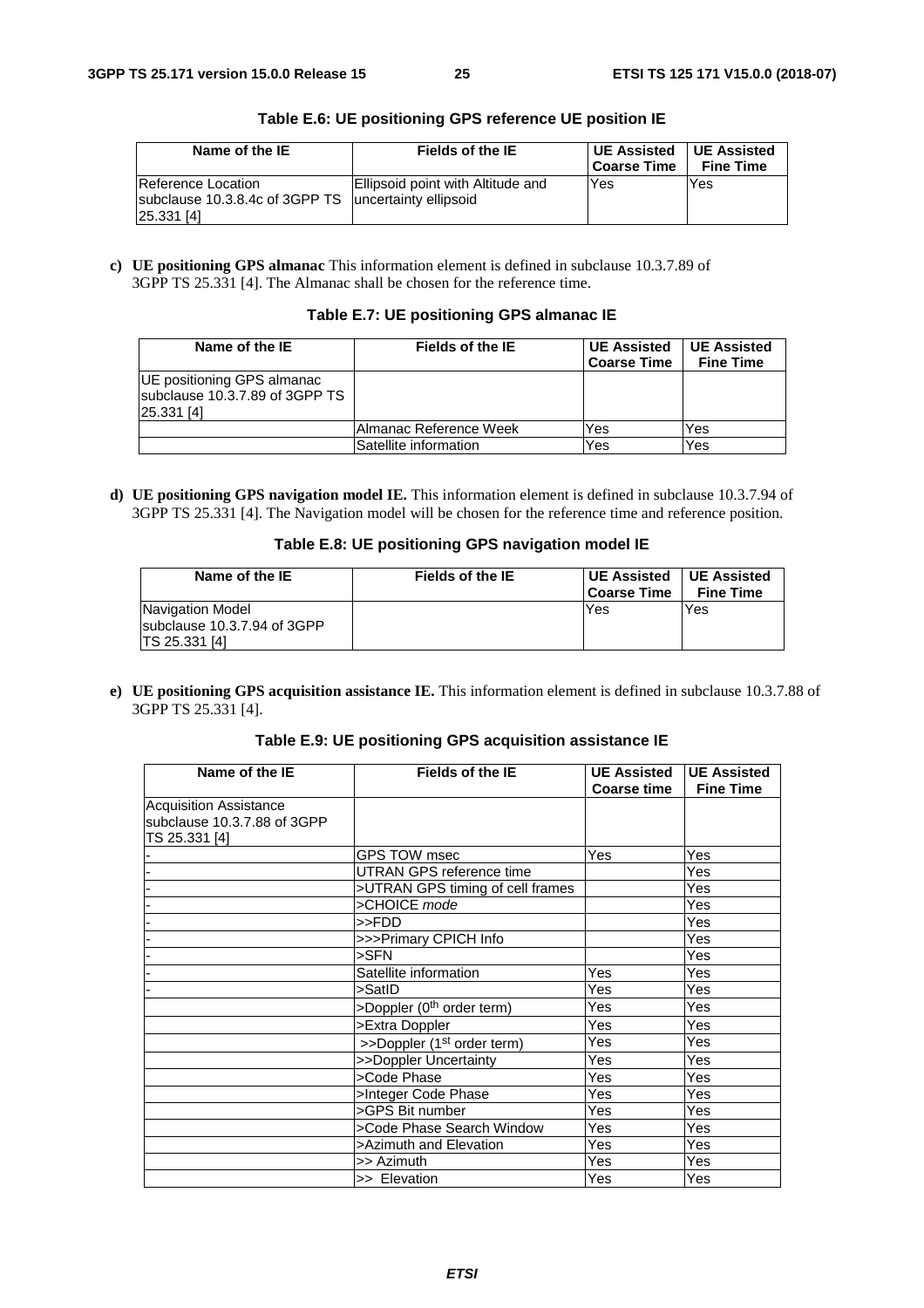## Annex F (normative): Converting UE-assisted measurement reports into position estimates

## F.1 Introduction

To convert the UE measurement reports in case of UE-assisted mode of A-GPS into position errors, a transformation between the "measurement domain" (code-phases, etc.) into the "state" domain (position estimate) is necessary. Such a transformation procedure is outlined in the following clauses. The details can be found in [8], [9] and [10].

## F.2 UE measurement reports

In case of UE-assisted A-GPS, the measurement parameters are contained in the RRC UE POSITIONING GPS MEASURED RESULTS IE (subclause 10.3.7.93 in 3GPP TS 25.331 [4]). The measurement parameters required for calculating the UE position are:

- 1) Reference Time: The UE has two choices for the Reference Time:
	- a) "UE GPS timing of cell frames";
	- b) "GPS TOW msec".
- 2) Measurement Parameters: 1 to <maxSat>:
	- a) "Satellite ID (SV PRN)";
	- b) "Whole GPS chips";
	- c) "Fractional GPS Chips";
	- d) "Pseudorange RMS Error".

Additional information required at the system simulator:

- 1) "UE positioning GPS reference UE position" (subclause 10.3.8.4c in 3GPP TS 25.331 [4]): Used for initial approximate receiver coordinates.
- 2) "UE positioning GPS navigation model" (subclause 10.3.7.94 in 3GPP TS 25.331 [4]): Contains the GPS ephemeris and clock correction parameters as specified in [8]; used for calculating the satellite positions and clock corrections.
- 3) "UE positioning GPS ionospheric model" (subclause 10.3.7.92 in 3GPP TS 25.331 [4]): Contains the ionospheric parameters which allow the single frequency user to utilize the ionospheric model as specified in [8] for computation of the ionospheric delay.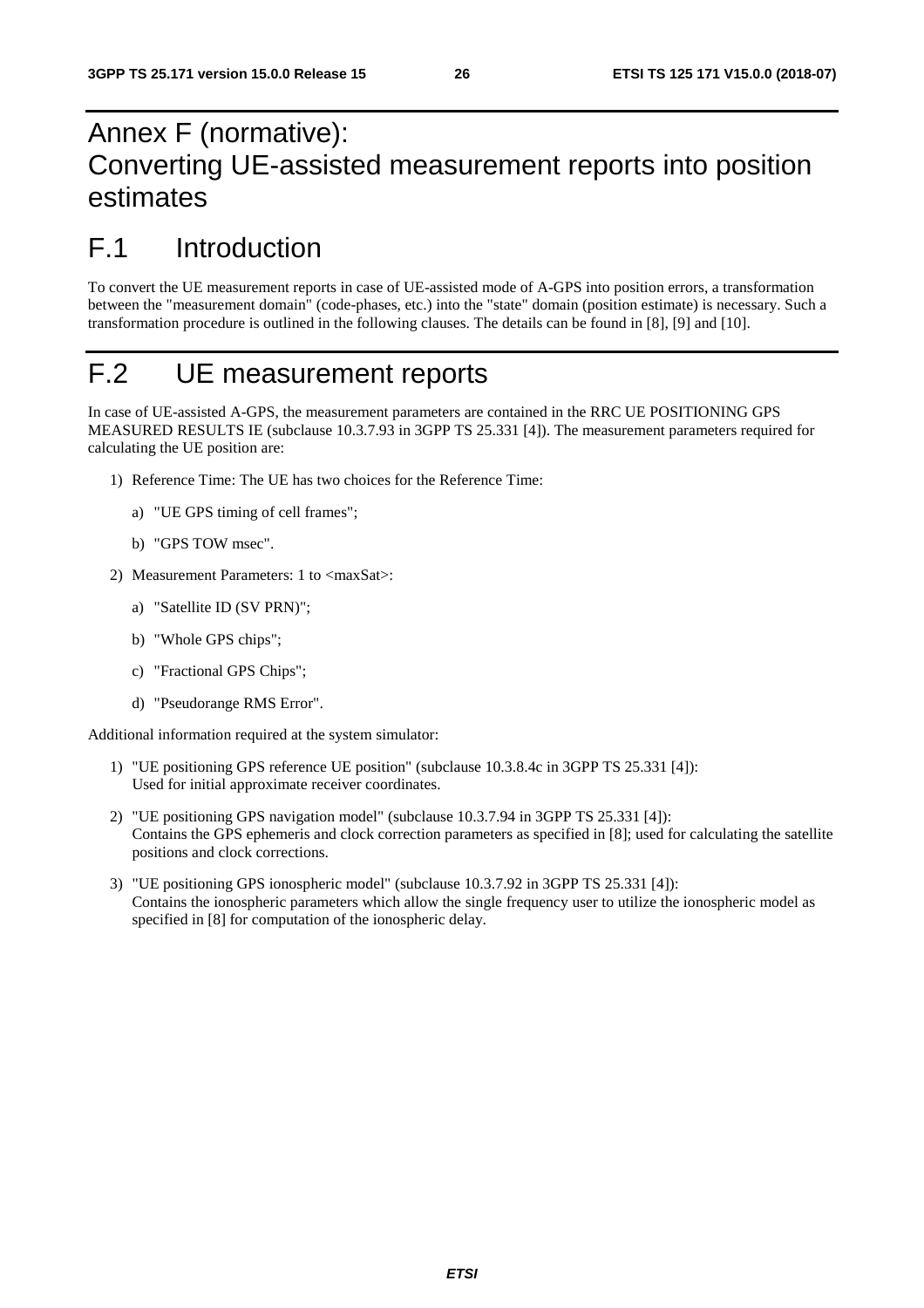## F.3 WLS position solution

The WLS position solution problem is concerned with the task of solving for four unknowns;  $x_u$ ,  $y_u$ ,  $z_u$ , the receiver coordinates in a suitable frame of reference (usually ECEF) and  $b<sub>u</sub>$  the receiver clock bias. It typically requires the following steps:

#### **Step 1: Formation of pseudo-ranges**

The observation of code phase reported by the UE for each satellite  $SV_i$  is related to the pseudo-range/c modulo 1 ms (the length of the C/A code period). For the formation of pseudo-ranges, the integer number of milliseconds to be added to each code-phase measurement has to be determined first. Since 1 ms corresponds to a travelled distance of 300 km, the number of integer ms can be found with the help of reference location and satellite ephemeris. The distance between the reference location and each satellite  $SV_i$  is calculated and the integer number of milli-seconds to be added to the UE code phase measurements is obtained.

#### **Step 2: Formation of weighting matrix**

The UE reported "Pseudorange RMS Error" values are used to calculate the weighting matrix for the WLS algorithm [9]. According to 3GPP TS 25.331 [4], the encoding for this field is a 6 bit value that consists of a 3 bit mantissa,  $X_i$  and a 3 bit exponent,  $Y_i$  for each  $SV_i$ :

$$
w_i = RMSETror = 0.5 \times \left(1 + \frac{X_i}{8}\right) \times 2^{Y_i}
$$

The weighting Matrix **W** is defined as a diagonal matrix containing the estimated variances calculated from the "Pseudorange RMS Error" values:

$$
\mathbf{W} = \text{diag}\left\{ \frac{1}{w_1^2}, \frac{1}{w_2^2}, \cdots, \frac{1}{w_n^2} \right\}
$$

#### **Step 3: WLS position solution**

The WLS position solution is described in reference [9] and usually requires the following steps:

- 1) Computation of satellite locations at time of transmission using the ephemeris parameters and user algorithms defined in [8] section 20.3.3.4.3.
- 2) Computation of clock correction parameters using the parameters and algorithms as defined in [8] section 20.3.3.3.3.1.
- 3) Computation of atmospheric delay corrections using the parameters and algorithms defined in [8] section 20.3.3.5.2.5 for the ionospheric delay, and using the Gupta model in reference [10] p. 121 equation (2) for the tropospheric delay.
- 4) The WLS position solution starts with an initial estimate of the user state (position and clock offset). The Reference Location is used as initial position estimate. The following steps are required:
	- a) Calculate geometric range (corrected for Earth rotation) between initial location estimate and each satellite included in the UE measurement report.
	- b) Predict pseudo-ranges for each measurement including clock and atmospheric biases as calculated in 1) to 3) above and defined in [8,9].
	- c) Calculate difference between predicted and measured pseudo-ranges Δ<sup>ρ</sup>
	- d) Calculate the "Geometry Matrix" **G** as defined in [9]: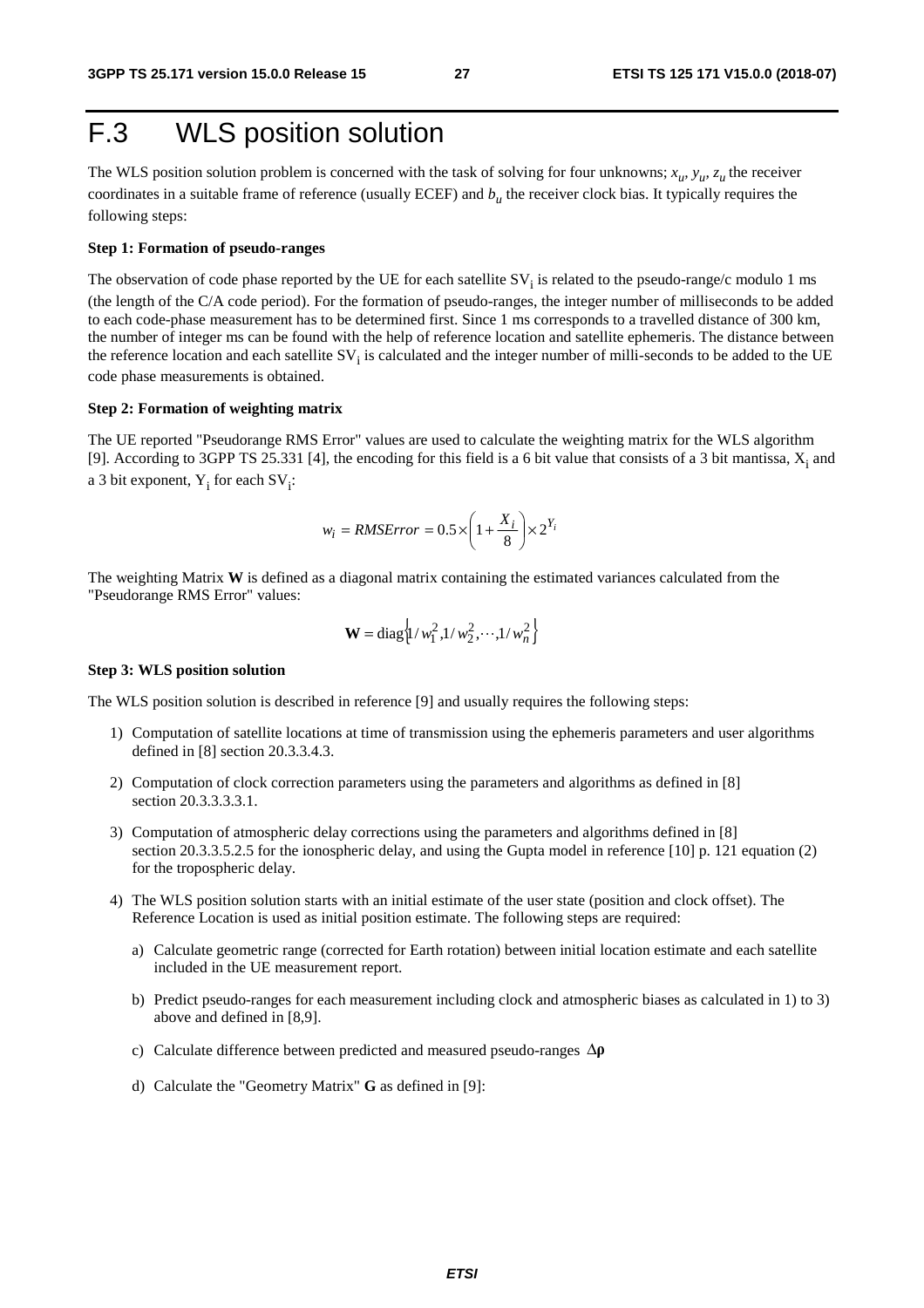$$
\mathbf{G} = \begin{bmatrix} -\hat{\mathbf{i}}_1^T & 1 \\ -\hat{\mathbf{i}}_2^T & 1 \\ \vdots & \vdots \\ -\hat{\mathbf{i}}_n^T & 1 \end{bmatrix} \text{ with } \hat{\mathbf{i}}_i = \frac{\mathbf{r}_{si} - \hat{\mathbf{r}}_u}{|\mathbf{r}_{si} - \hat{\mathbf{r}}_u|} \text{ where } \mathbf{r}_{si} \text{ is the Satellite position vector for } \text{SV}_i \text{ (calculated in 1)}
$$

above), and  $\hat{\mathbf{r}}_u$  is the estimate of the user location.

e) Calculate the WLS solution according to [9]:

$$
\Delta \hat{\mathbf{x}} = (\mathbf{G}^T \mathbf{W} \mathbf{G})^{-1} \mathbf{G}^T \mathbf{W} \Delta \rho
$$

f) Adding the Δ**x**ˆ to the initial state estimate gives an improved estimate of the state vector:

$$
\hat{\mathbf{x}} \to \hat{\mathbf{x}} + \Delta \hat{\mathbf{x}} \ .
$$

5) This new state vector  $\hat{\mathbf{x}}$  can be used as new initial estimate and the procedure is repeated until the change in  $\hat{\mathbf{x}}$  is sufficiently small.

#### **Step 4: Transformation from Cartesian coordinate system to Geodetic coordinate system**

The state vector  $\hat{x}$  calculated in Step 3 contains the UE position in ECEF Cartesian coordinates together with the UE receiver clock bias. Only the user position is of further interest. It is usually desirable to convert from ECEF coordinates  $x_u$ ,  $y_u$ ,  $z_u$  to geodetic latitude  $\varphi \Box$ , longitude  $\lambda$  and altitude *h* on the WGS84 reference ellipsoid.

#### **Step 5: Calculation of "2-D Position Errors"**

The latitude  $\varphi$  / longitude  $\lambda$  obtained after Step 4 is used to calculate the 2-D position error.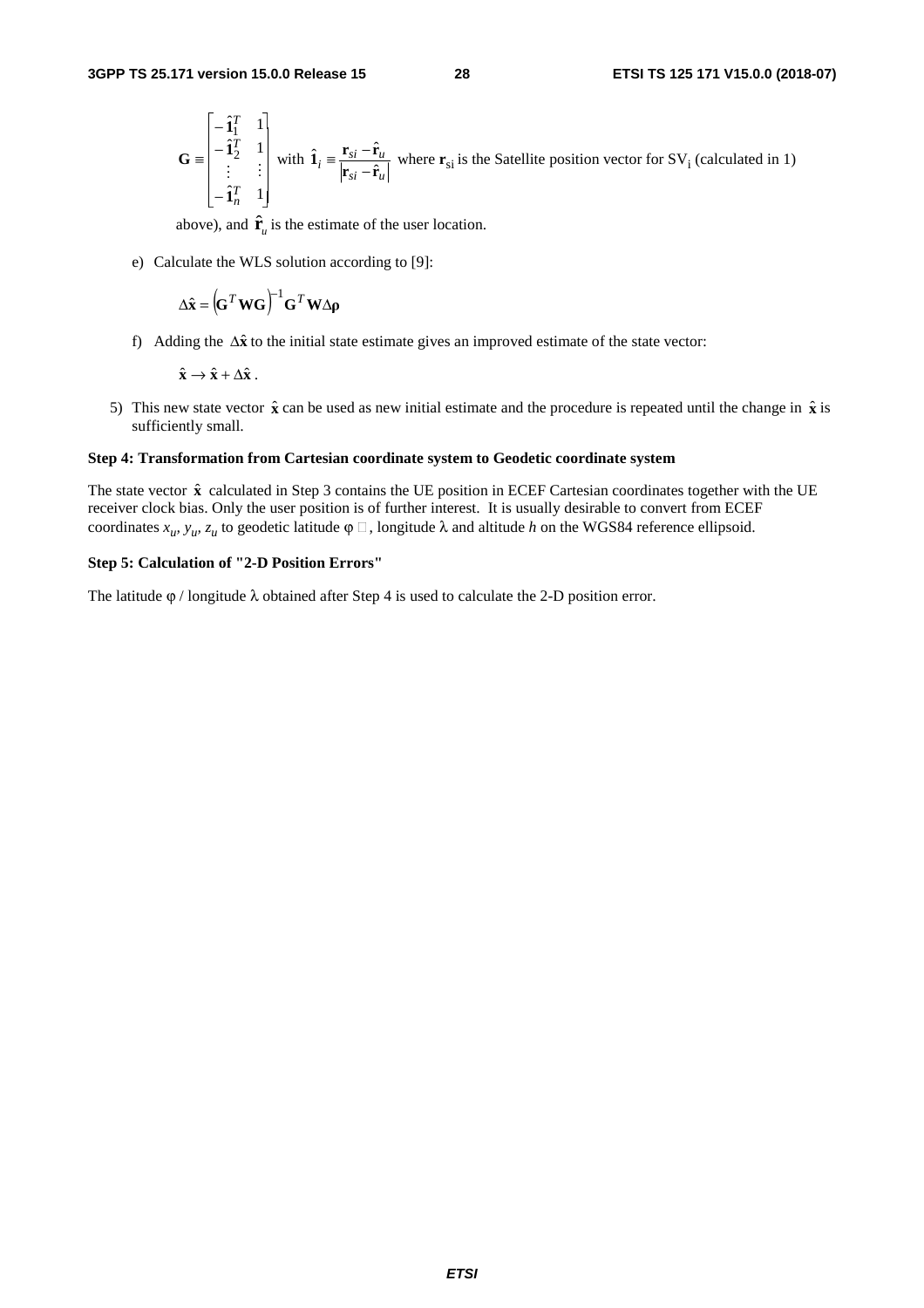## Annex G (informative): Change History

#### **Table G.1: TS history before approval**

| Date             | <b>Meeting</b>                    | <b>Document</b> | <b>Comment</b>                                                                             | <b>Version old</b> | <b>Version New</b> |
|------------------|-----------------------------------|-----------------|--------------------------------------------------------------------------------------------|--------------------|--------------------|
|                  | <b>RAN WG4 #29</b>                | R4-031082       | Document proposed at RAN#29                                                                |                    |                    |
|                  | <b>RAN WG4 #29</b>                | R4-031156       | Comments added inline with discussion at<br><b>RAN#29</b>                                  |                    |                    |
| Dec 2003         |                                   |                 | Comment on R4-031156                                                                       |                    |                    |
| Jan 2004         | IRAN WG4 #30                      | R4-040104       | Comments added after Ad-hoc 29/1/04                                                        |                    |                    |
| Jan 2004         | RAN WG4 #29                       | R4-040169       | Revised version of R4-040104 to allow<br>printing                                          |                    |                    |
|                  | May 2004   RAN WG4 #31            | R4-040362       | Revised version of R4-040233                                                               |                    |                    |
|                  | May 2004 RAN WG4 #31              | R4-040387       | Approved version at RAN#31                                                                 |                    |                    |
|                  | May 2004 RAN WG4 #31              |                 | V0.0.0 produced based on R4-040387                                                         |                    | 0.0.0              |
| May 2004         |                                   |                 | V0.1.0 with input from R4-040364                                                           | 0.0.0              | 0.1.0              |
| Aug 2004         | Conference call on<br>Aug 5, 2004 |                 | V0.1.0 with approved CRs: R4-04043, R4-<br>04048, R4AH-04049, R4AH-04050 and<br>R4AH-04052 | 0.1.0              | 0.2.0              |
|                  | Aug 2004 RAN WG4 #32              | R4-040465       | V0.2.0 for approval at RAN WG4 #32                                                         |                    |                    |
| Aug 2004         | IRAN WG4 #32                      | R4-040564       | V0.3.0 for approval at RAN WG4 #32,<br>inclusion of changes in R4-040535                   | 0.2.0              | 0.3.0              |
| Sep 2004         | <b>RAN #25</b>                    | RP-040341       | Submit for approval                                                                        | 0.3.0              | 1.0.0              |
| Sep 2004 RAN #25 |                                   |                 | Approved at RAN#24                                                                         | 1.0.0              | 6.0.0              |

#### **Table G.2: Release 6 CR approved at TSG RAN #26**

| RAN Tdoc   Spec  | CR R | Ph | <b>Title</b>                                                          | Cat   Curr | <b>New</b> | <b>Work Item</b>           |
|------------------|------|----|-----------------------------------------------------------------------|------------|------------|----------------------------|
| RP-040413 25.171 |      |    | $\vert 001 \vert$ 2   Rel-6   Removal of inconsistencies in TS 25.171 |            |            | $6.0.0$   6.1.0 LCS-UEPos- |
|                  |      |    |                                                                       |            |            | AGPSPerf                   |

#### **Table G.3: Release 6 CR approved at TSG RAN #29**

| <b>RAN Tdoc</b>   Spec | <b>CR</b> | <b>Ph</b> | <b>Title</b>                   | Cat   Curr | <b>New</b> | <b>Work Item</b>                |
|------------------------|-----------|-----------|--------------------------------|------------|------------|---------------------------------|
| RP-050499 25.171       | 0003      |           | Rel-6 Changes to GPS scenarios |            |            | $6.1.0$ $\mid$ 6.2.0 LCS-UEPos- |
|                        |           |           |                                |            |            | AGPSPerf                        |

#### **Table G.4: Creation of Release 7**

| <b>RAN Tdo</b><br>l doc |                              | CR | Ph    | Title                                                | ual | Curı | <b>New</b> | <b>Work Item</b> |
|-------------------------|------------------------------|----|-------|------------------------------------------------------|-----|------|------------|------------------|
|                         | $\rightarrow$<br>つに<br>ا ، ت |    | Rel-7 | d following decision at RAN#31<br>Release<br>created |     | б.   | 7.0.0      |                  |

#### **Table G.4: Release 7 CRs approved at TSG RAN #32**

| RAN Tdoc   Spec  | <b>CR</b> | <b>Ph</b> | <b>Title</b>                                                                |              | Cat   Curr                       | <b>New</b> | <b>Work Item</b> |
|------------------|-----------|-----------|-----------------------------------------------------------------------------|--------------|----------------------------------|------------|------------------|
| RP-060305 25.171 | 0005      |           | Rel-7   Horizontal Accuracy IE change for nominal accuracy  <br>requirement | $\mathsf{A}$ | <sup>∣</sup> 7.0.0 ∣ 7.1.0 ∣TEI6 |            |                  |
| RP-060305 25.171 | 0007      |           | Rel-7 Change to altitude of simulated UE position                           |              | 7.0.0 7.1.0 TEI6                 |            |                  |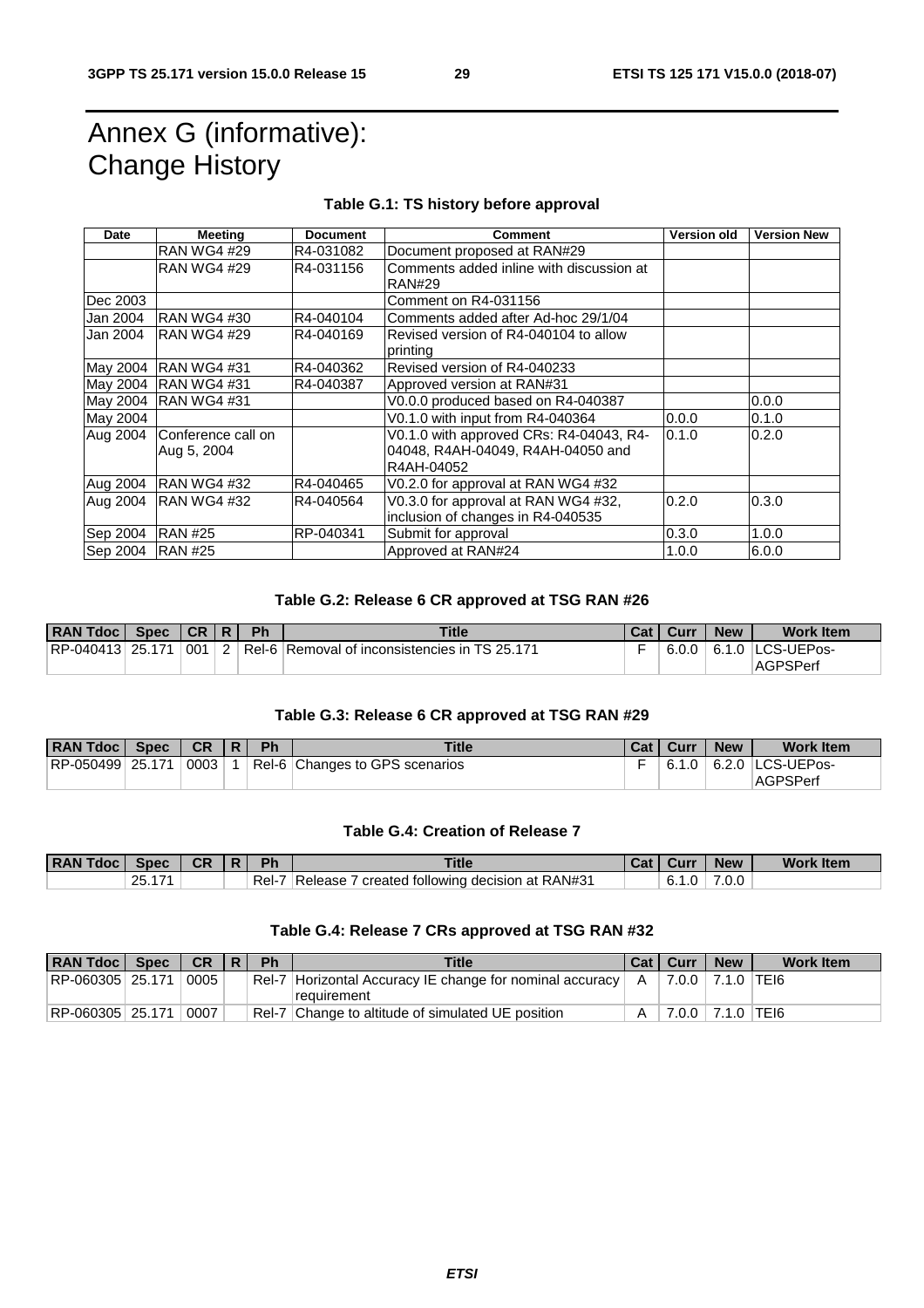| <b>RAN</b>     | <b>RAN</b> | CR                       | R | <b>Title</b>                   | Cat | Curr | <b>New</b>            | <b>Work Item</b> |
|----------------|------------|--------------------------|---|--------------------------------|-----|------|-----------------------|------------------|
| <b>Meeting</b> | Tdoc       |                          |   |                                |     |      |                       |                  |
| SP-42          |            |                          |   | Upgrade unchanged from Rel 7   |     |      | 8.0.0                 |                  |
| SP-46          |            |                          |   | Upgrade unchanged from Rel 8   |     |      | 9.0.0                 |                  |
| SP-51          |            |                          |   | Upgraded unchanged from Rel-9  |     |      | $9.0.0$   10.0.0      |                  |
| SP-57          | ٠          | $\overline{\phantom{0}}$ |   | Update to Rel-11 version (MCC) | ٠   |      | $10.0.0$   11.0.0   - |                  |
| SP-65          | ۰          | ٠                        |   | Update to Rel-12 version (MCC) | -   |      | $11.0.0$   12.0.0     |                  |
| <b>SP-70</b>   | ٠          | $\overline{\phantom{0}}$ |   | Update to Rel-13 version (MCC) | ٠   |      | 12.0.0 13.0.0         |                  |
| <b>RP-75</b>   | ٠          | ۰                        |   | Update to Rel-14 version (MCC) | ٠   |      | $13.0.0$   14.0.0     |                  |

#### **Table G.5: Release 8**

| <b>Change history</b> |         |       |           |                |                          |                                |                |  |  |
|-----------------------|---------|-------|-----------|----------------|--------------------------|--------------------------------|----------------|--|--|
| <b>Date</b>           | Meeting | 'TDoc | <b>CR</b> | <b>Rev Cat</b> |                          | Subject/Comment                | <b>New</b>     |  |  |
|                       |         |       |           |                |                          |                                | <b>version</b> |  |  |
| 2018-06               | SA#80   | -     |           |                | $\overline{\phantom{0}}$ | Update to Rel-15 version (MCC) | 15.0.0         |  |  |